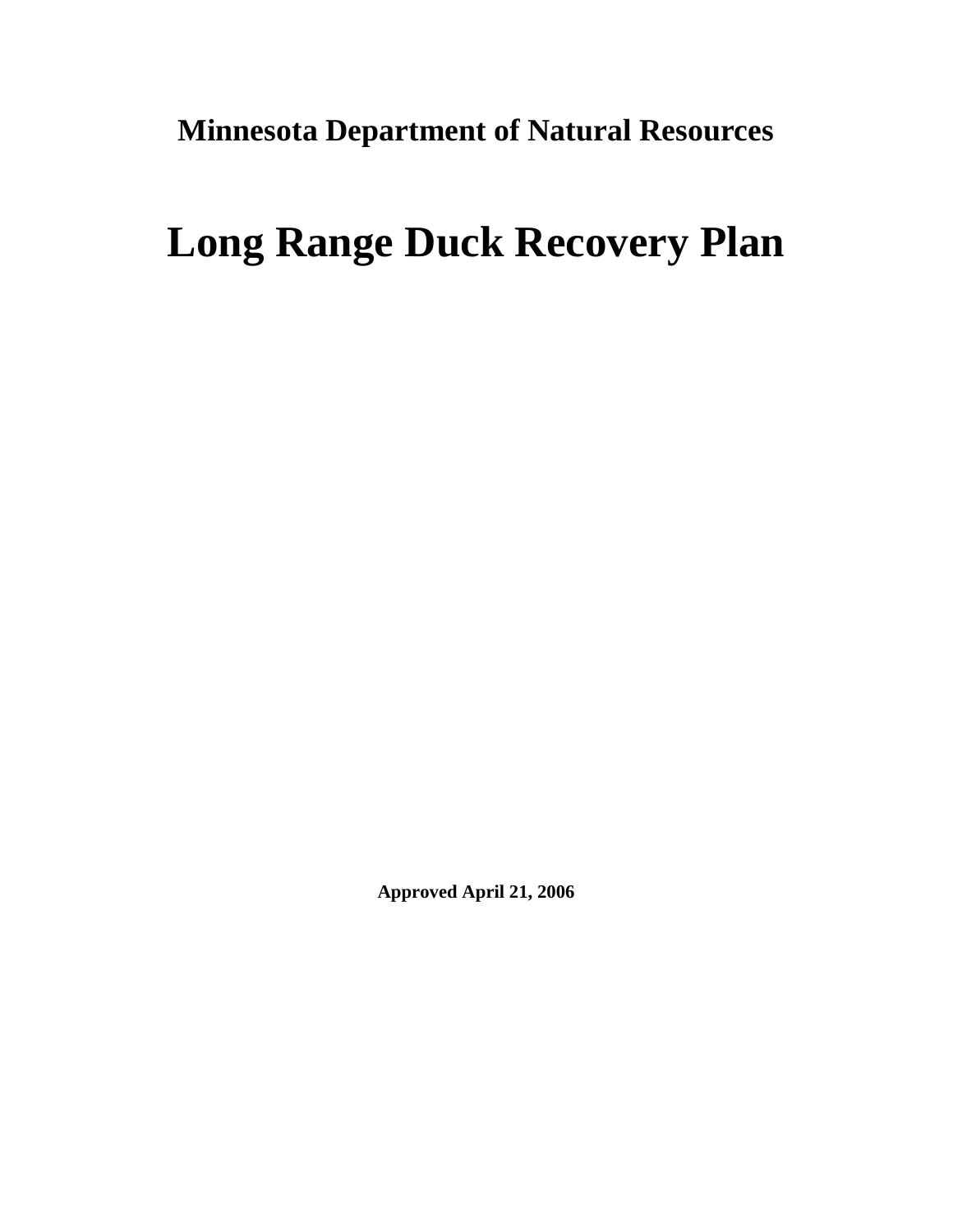## **Minnesota Duck Plan**

### **Table of Contents**

### **Preface**

Executive Summary

Duck Recovery Plan Strategic Vision Importance of Waterfowl The Challenge Goals and Objectives Biennial Targets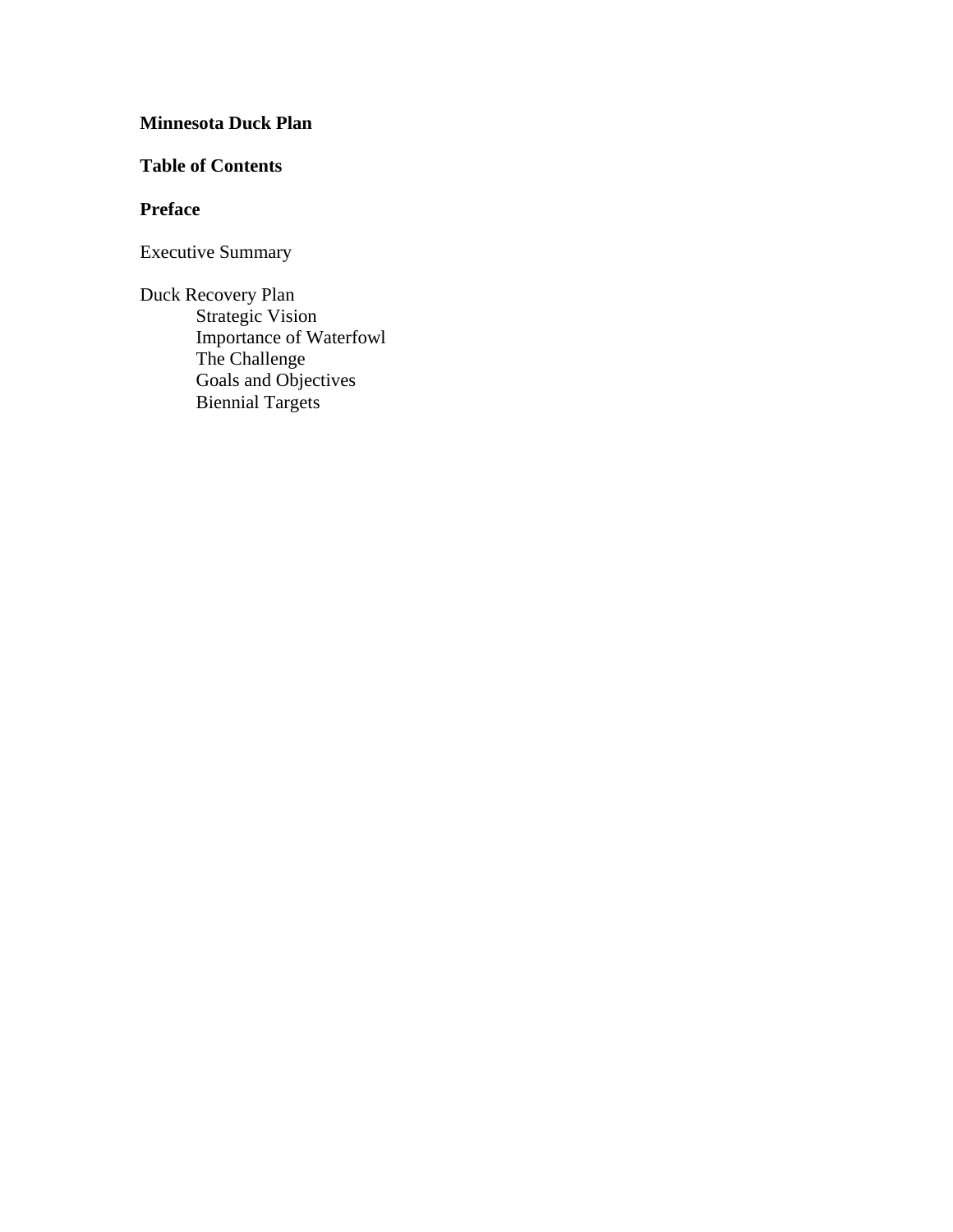## **Preface**

Minnesota's diversity of landscapes and wildlife are important reasons why we call this state home. The state's 87,000 square miles are stretched over a frame roughly 400 miles long and 350 miles wide. From the "bald" prairies to majestic pines, the one constant is the surface water that covers nearly a fifth of the state.

Minnesota's waterfowl resource is diverse as well. From the diminutive blue-winged teal to the majestic trumpeter swan, more than a dozen species nest in the state. Nearly 30 species of waterfowl are regular migrants during spring or fall. This diversity challenges our ability to maintain waterfowl and our waterfowling heritage into the  $21<sup>st</sup>$  century.

Waterfowl are an important part of Minnesota's natural and cultural heritage. Despite substantial losses in the quantity and quality of waterfowl habitat, Minnesota remains one of the most important production and harvest states in the Mississippi Flyway. Waterfowling traditions reach back to the  $19<sup>th</sup>$  century and continue to be an important feature of Minnesota's outdoor heritage. Trip and equipment expenditures by Minnesota waterfowl hunters and watchers in 2001 totaled more than \$224 million and generated more than \$20 million in state tax receipts.

No other Mississippi Flyway state has the waterfowl production potential of Minnesota. Based on wetland resources, it is very likely that under presettlement conditions our state overshadowed both North and South Dakota in waterfowl production. The abundant habitat that supported breeding populations also provided an attractive and beneficial source of food and rest for migrating birds.

This plan identifies challenges and suggests strategies that the Department of Natural Resources (DNR) and its conservation partners feel will move us in the right direction. It is not a panacea nor does it suggest a quick fix. However, it reflects and builds on the knowledge and experience of seasoned professionals and ardent conservationists from many agencies and organizations. As the biennial targets illustrate, this plan is also connected in many ways to other conservation efforts.

Those familiar with our 2001 plan, *Restoring Minnesota's Wetland and Waterfowl Hunting Heritage* will note many familiar themes as well as some differences. This plan focuses specifically on ducks and related issues. The strategies identified are more explicit in identifying population goals and the habitat required to succeed. Like the previous plan, however, this effort will be subject to revisions and adjustment every few years to reflect our improved knowledge and changing world.

On the horizon are potentially dramatic shifts in energy production affecting agriculture and land use. Our planning strategies will need to adapt to new realities by clearly identifying both challenges and opportunities as the need arises.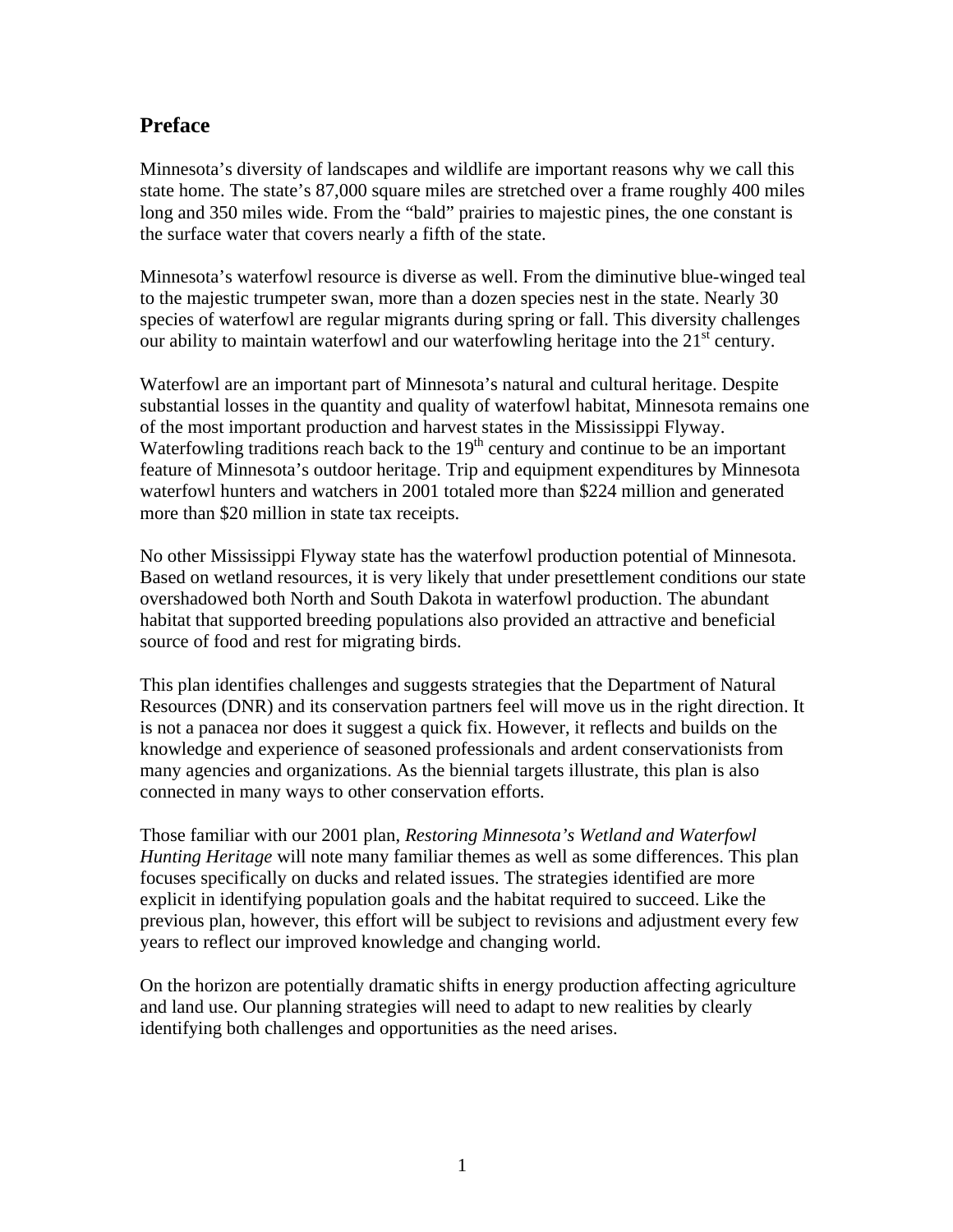## **Executive Summary**

## **Minnesota Department of Natural Resources Duck Recovery Plan**

### **Strategic Vision**

By 2056, Minnesota's landscape will support a productive spring breeding population of ducks averaging 1 million birds. The landscape necessary to support this population will also provide spring and fall migration habitat attracting abundant migrant waterfowl, 140,000 waterfowl hunters and 600,000 waterfowl watchers.

### **Goal**

Recover historical breeding and migrating populations of ducks in Minnesota for their ecological, recreational, and economic importance to the citizens of the state. Progress towards this goal will be measured by the following long-term objectives: 1) A breeding population of 1 million ducks producing a fall population of 1.4 million ducks. 2) A fall duck harvest that is 16% or more of the Mississippi Flyway harvest. 3) An average of 140,000 waterfowl hunters and 600,000 waterfowl watchers.

### **Breeding Population Objective**

**Target:** By 2056, restore a productive breeding population of ducks averaging 1 million birds that will produce a fall population of 1.4 million ducks from Minnesota (Figure 1). Achieving this fall population will require an annual mallard recruitment rate of 0.6, or an average of 0.6 new hens added to the fall population for each existing adult hen.

**Current Conditions:** The average breeding population of ducks in Minnesota since the May surveys started (1968-2005) is 630,000 birds. The average mallard recruitment rate since it was first available (1987-2005) is 0.43. The average recruitment rate needed to maintain a stable mallard population is 0 .49. Minnesota has met or exceeded that level 8 out of the last 19 years (Figure 2).

**Primary St rategy:** The primary strategy is the restoration and protection of 2 million additional acres  $(30\% \text{ wetland}, 70\% \text{ grassland})$  of complexes. Assuming no net loss of our existing habitat base, we will need habitat in wetland/grassland habitat to protect and restore an average of approximately 40,000 additional



**Figure 1. Minnesota Duck Breeding Populations, 1970-2005 based on May aerial surveys.**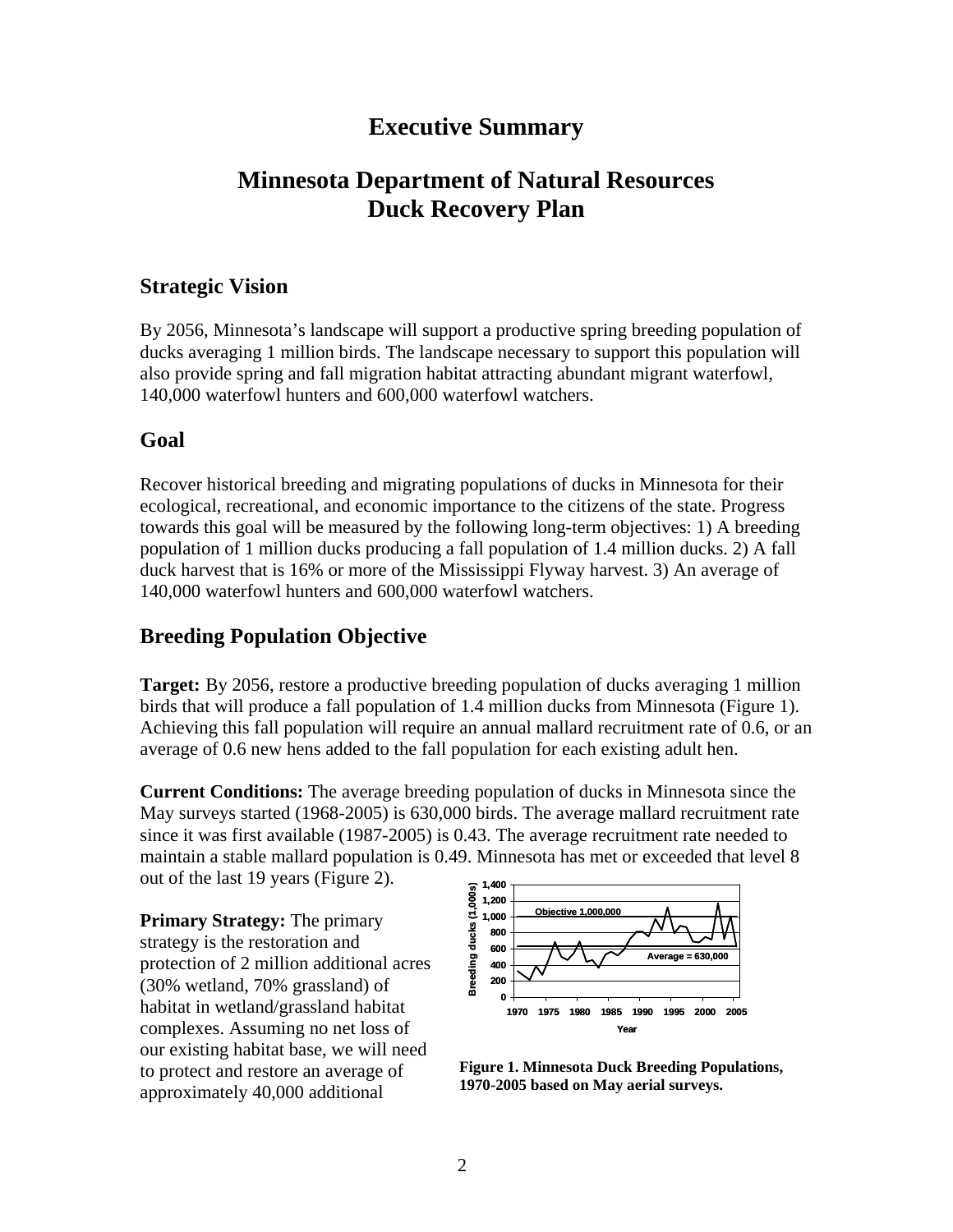habitat acres a year to achieve the br eeding population objective.

The strategy will initially focus on current acquisition and easement programs including the federal farm program, as well as conservation organizations. Nearly 60% of the protected habitat will remain in the protected habitat will be under federal employed by state and federal agencies, private ownership under long-term or perpetual agreements. Although 40% of or state ownership, the projected increase in current statewide public land ownership will be less than 2%.



**Figure 2. Mallard recruitment rate 1987 – 2005 for the prairie pothole region of Minnesota. Planned target is 0.6 which should produce an overall fall population of 1.4 million ducks. Data from U.S. Fish and Wildlife Service Habitat and Population Evaluation Team.**

Breeding duck numbers are driven primarily by wetland abundance. Productivity of breeding ducks is driven primarily by grassland abundance. The best waterfowl production habitat occurs within prairie habitat complexes 4–9 square miles in size where at least 20% of the area is wetland and 40% is grassland. At least one-half of the wetland acreage should be temporary or seasonal basins and ideally each complex will include one shallow lake over 50 acres. One-half of the grasslands should be under long-term protection.

**Measurement:** The breeding population will continue to be tracked through our traditional May waterfowl breeding surveys. Productivity will be measured using established scientific models for the mallard to estimate recruitment based on waterfowl and habitat surveys. The target recruitment rate is 0.6, or an average of 0.6 new hens added to the fall population for each existing adult hen. That recruitment should produce a fall population of 1.4 million ducks from Minnesota.

**Cost:** The total cost for land protection in today's dollars will be approximately \$3 billion. The cost of habitat restoration on that land will exceed \$550 million and \$2 million will be required annually to maintain habitat quality. Achieving the protection and restoration of proposed acres will cost an average of \$64 million per year.

### **Migration Objective**

Target: By 2056, restore and maintain a fall duck harvest that is 16% or more of the Mississippi Flyway harvest to reflect the recovery Minnesota's importance to spring and fall duck migration.

**Current Conditions:** The most recent 10 year average (1995-2004) for duck harvest in Minnesota has been approximately12.3% of the flyway harvest (Figure 3). The federal Harvest Information Program was established during this period so the average reflects a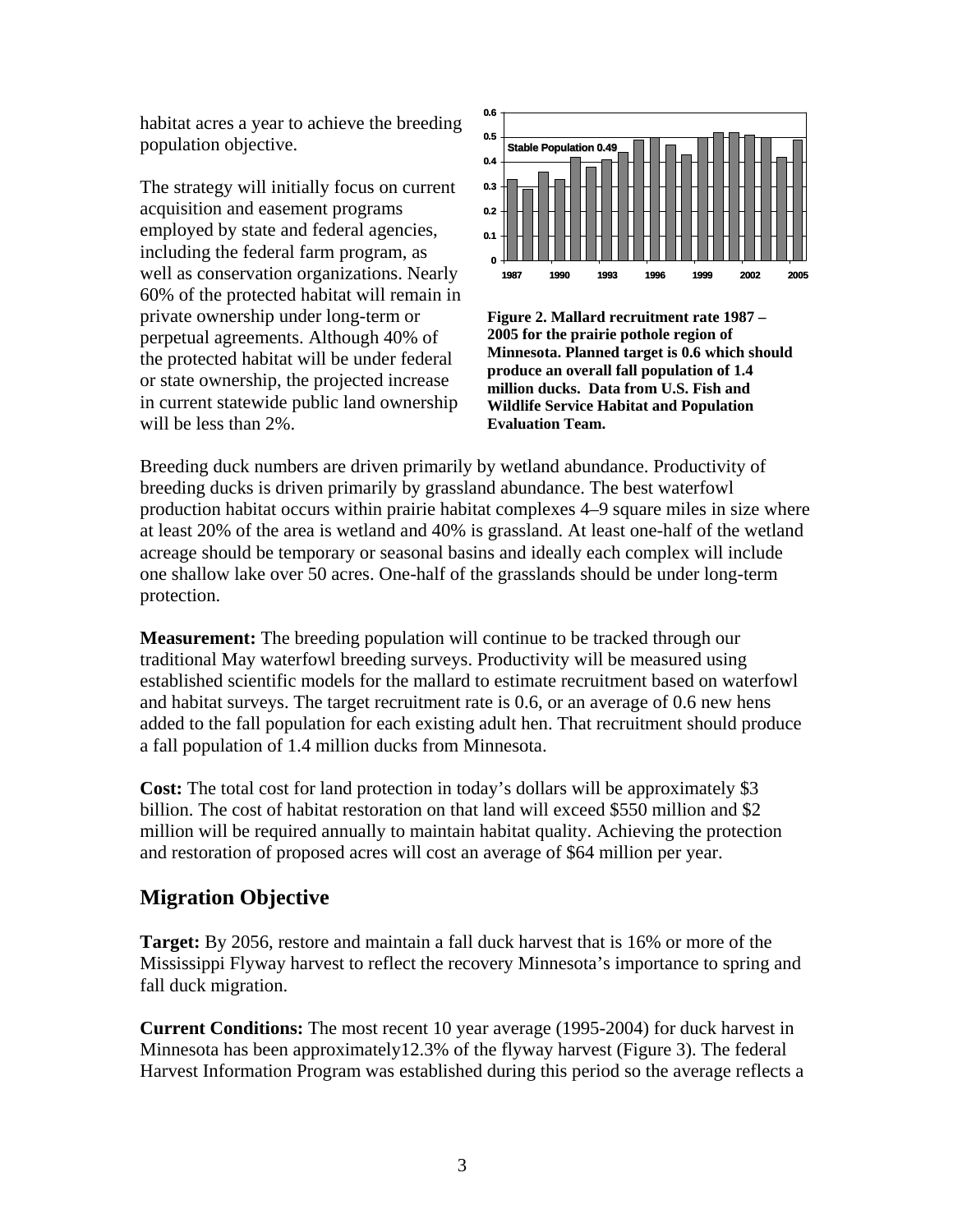combination of federal and state est imates. Future measurements will use only th e federal estimates.

**Primary Strategy:** The primary strategy is the protection, enhancement, and wetland portion of the breeding population strategy will benefit migration use as well, ongoing management of 1800 shallow lakes across Minnesota, although the particularly in spring. Methods of lake



protection will include local ordinances, acquisition, and formal designation for wildlife management. Management will include lake outlet management, fish removal, surface use restrictions, and watershed restoration. An average of 29 additional lakes a year will need improved protection and/or management in order to achieve the target of managed lakes.

A separate statewide shallow lake planning effort is underway that will specify opportunities to increase habitat evaluation, reduce the impact of invasive plant and fish species, work with local units of government to increase shoreline protection, and resolve competing interests such as fish rearing.

The quality of migration habitat has been severely impacted by degraded watersheds, prairie region shallow lakes have poor water clarity and consequently poor conditions for and breeding ducks. Approximately 350 shallow lakes (50 acres and larger) are currently nonpoint sources of pollution, altered lake outlets, and undesirable species of fish. Data from the Minnesota Pollution Control Agency suggests that nearly two-thirds of the submerged aquatic plants and invertebrates, the primary sources of food for migrating managed for wildlife benefits. Only 39 of these lakes have been formally designated for wildlife management.

**easurement**: The migration objective will be measured initially using the proportion of **M** Mississippi Flyway duck harvest by hunters in Minnesota as an index to spring and fall migration use. Maintaining or exceeding an average of 16% of the total flyway harvest occurring in Minnesota based on federal Harvest Information Program (HIP) will be considered meeting the objective. The 16% reflects the 1970s average during the base years used to establishment of waterfowl population objectives in the North American Waterfowl Management Plan.

**osts:** Expanding this effort to 1800 lakes will require approximately \$150 million in **C** development costs and \$1.5 million in additional annual habitat management. This equates to an average expenditure of \$3 million per year.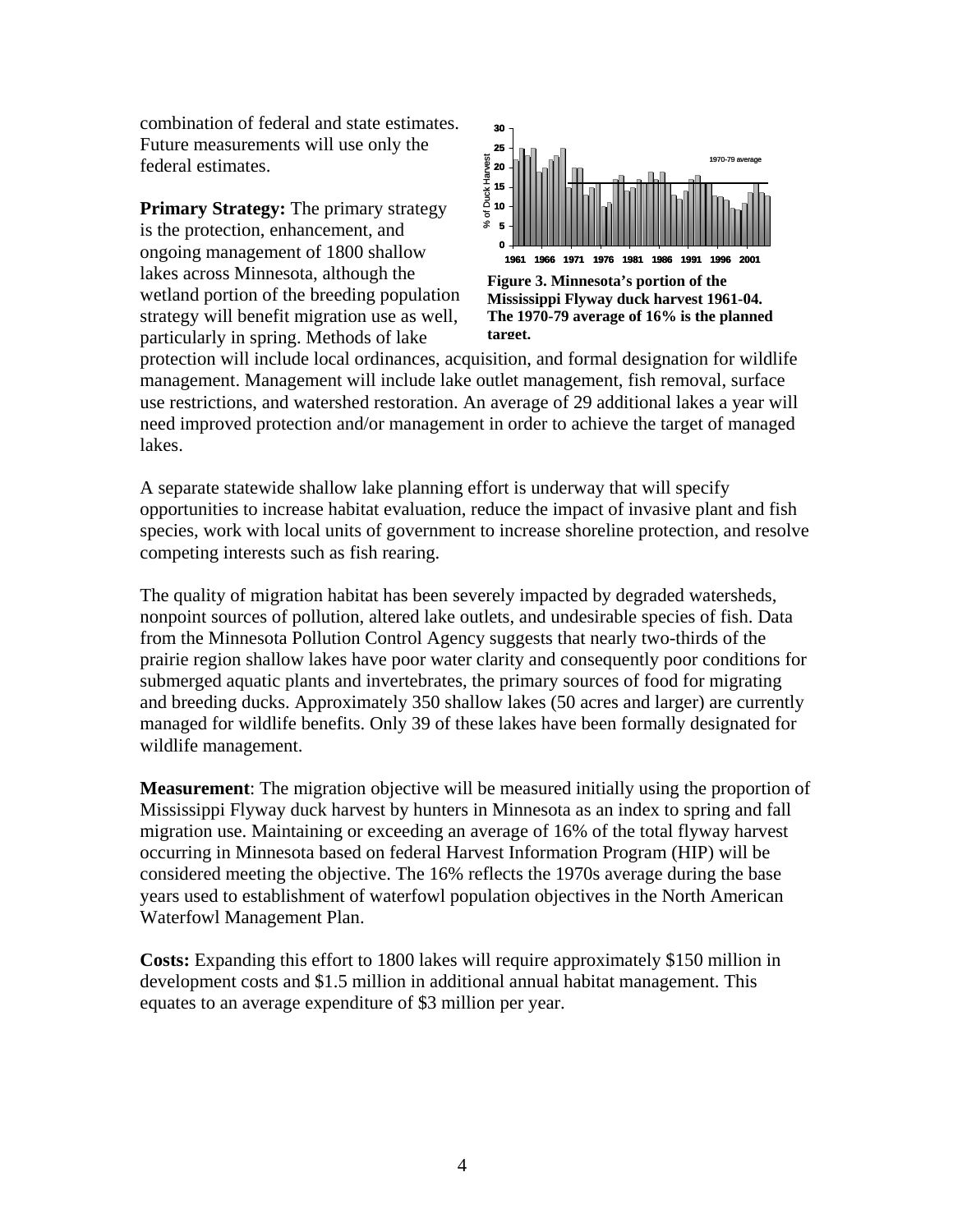## **Recreation Objective**

**Target**: An average of 140,000 waterfowl hunters and 600,000 waterfowl watchers will enjoy high quality duck hunting and viewing opportunities in Minnesota by 2056.

**Current Conditions**: Minnesota waterfowl hunter numbers have remained relatively stable over the last decade. However, the number declined



**Figure 4. Recent waterfowl hunter numbers. Minnesota consistently ranks among the highest states in the nation.**

in 2004 and again in 2005 when approximately 100,000 state waterfowl stamps were sold (Figure 4). There are ongoing special efforts by conservation organizations and agencies to introduce young people to waterfowling. Like most types of hunting, participation in waterfowling begins to decline after 40 years of age. An U. S. Fish and Wildlife Service survey in 2001 found over 400,000 wildlife watchers listed waterfowl as their primary focus.

While the overall Minnesota hunting satisfaction rate (all types combined) has been 80 – 90% over the last decade, nearly 25% of the duck hunters have indicated dissatisfaction with their general hunting experience. A 2005 national survey found 32% of the duck hunters were dissatisfied with their most recent hunting season.

**Primary Strategy:** The habitat strategies for breeding population and migration objectives are also the most important strategies to improve the quantity and quality of duck hunting and viewing opportunities in Minnesota. In addition, current programs to introduce youth to waterfowling will continue to be encouraged and supported. A better understanding of hunting desertion rates by older hunters will be important for all types of hunting in the state.

**Measurement:** Numbers of waterfowl watchers will be measured by the National Survey of Fishing, Hunting, and Wildlife Associated Recreation survey conducted by the U. S. Fish and Wildlife Service every 10 years. Hunter numbers will be measured by federal HIP and state small game hunter surveys. Hunter satisfaction will be measured through periodic mail questionnaire surveys of waterfowl hunters.

**Costs:** Costs beyond those previously identified for the population and migration objectives are projected to remain relatively stable over time.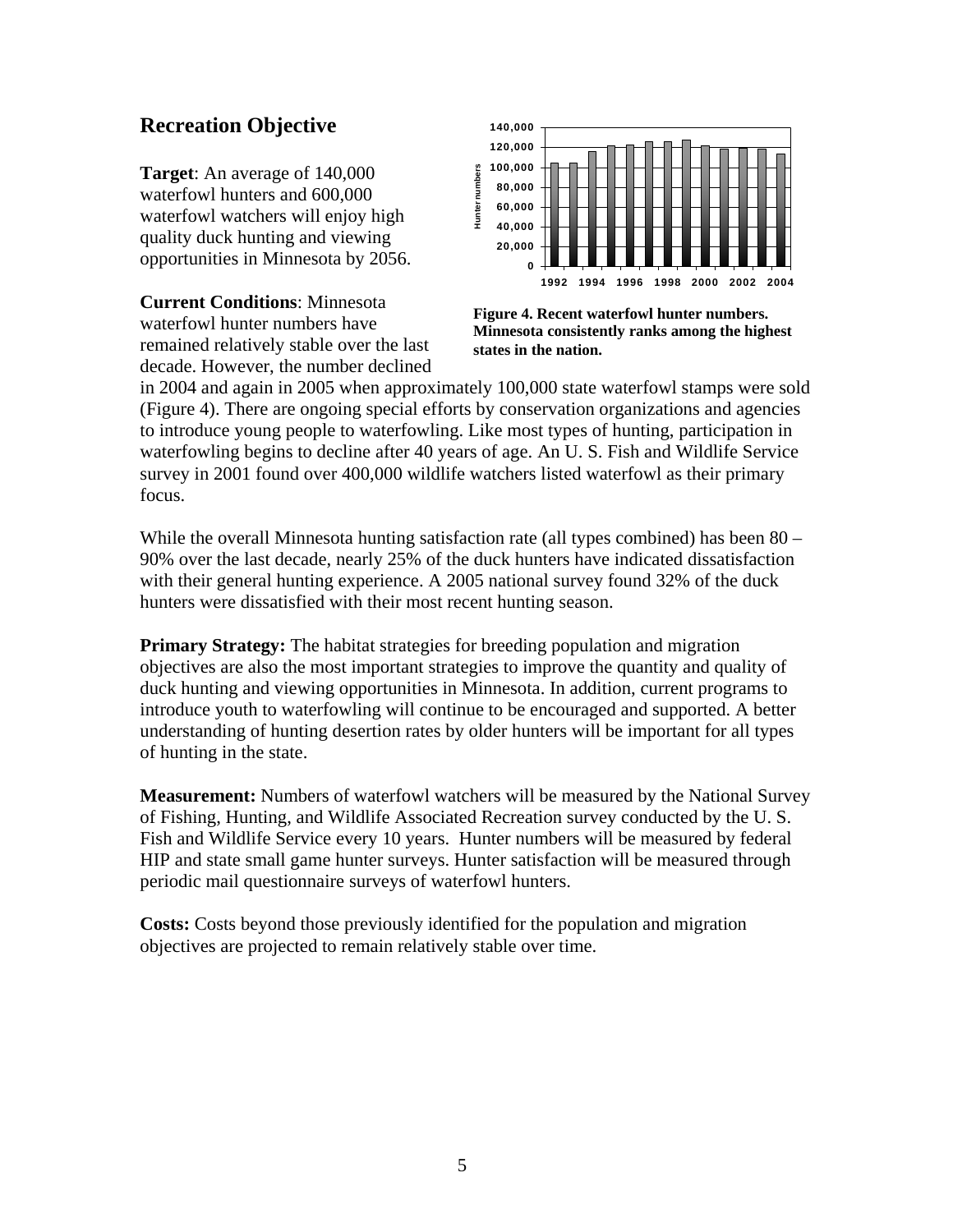## **Minnesota Department of Natural Resources Duck Recovery Plan**

## **A Strategic Vision for Minnesota**

By 2056, Minnesota's landscape will support a productive spring breeding population of ducks averaging 1 million birds. The landscape necessary to support this population will also provide spring and fall migration habitat attracting abundant migrant waterfowl, 140,000 waterfowl hunters and 600,000 waterfowl watchers.

## **The Importance of Waterfowl in Minnesota**

Waterfowl are an integral part of Minnesota's natural and cultural heritage. Waterfowling traditions reach back to the  $19<sup>th</sup>$  century and continue to be an important feature of Minnesota's outdoor heritage. Despite substantial losses in the quantity and quality of waterfowl habitat, Minnesota remains one of the most important production and harvest states in the Mississippi Flyway. Minnesota typically fields well over 100,000 waterfowl hunters and 400,000 waterfowl watchers a year, one of the highest in the nation. Annual trip and equipment expenditures by these enthusiasts in 2001 totaled more than \$224 million and generated more than \$20 million in state tax receipts.

Waterfowl in general, and ducks in particular, are also important indicators of environmental quality. The decline in quantity and quality of wetlands and shallow lakes in Minnesota correspond to an overall decline in water quality. These changes are reflected in turn by the health of our duck populations and the quality of related recreational activities, particularly hunting. Concern over duck hunting opportunities has fueled public interest in the quantity and quality of Minnesota's waters.

As international migrants, Minnesota ducks have far reaching implications. Minnesota is a member of the Mississippi Flyway Council along with 13 other states and 3 Canadian provinces. Of the four flyways established in North America, the Mississippi Flyway is the most important in duck migration, harvest and number of hunters.

In recognition of the international importance of waterfowl, the North American Waterfowl Management Plan set continental population goals and identified priority strategies to reach them. The strength of the plan has been the international agreements between the Unites States, Canada and Mexico as well as the partnerships brought together through 18 habitat-based joint ventures that target the most important waterfowl areas on the North American continent.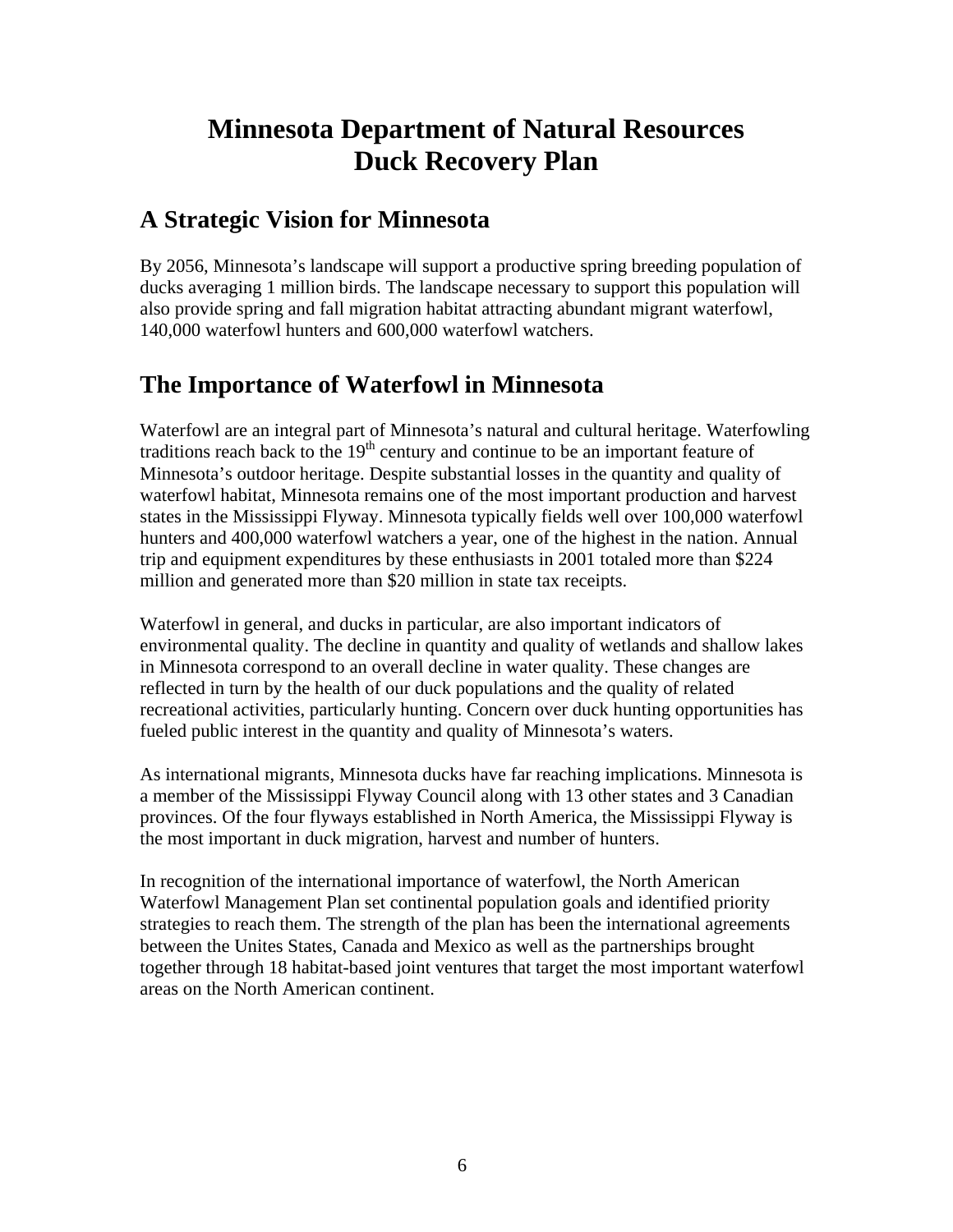The Mississippi Flyway includes 5 U. S. and 3 Canadian habitat joint ventures. Minnesota is a member of two of these important efforts (Figure 5): 1) the Prairie Pothole Joint Venture (PPJV) which also includes portions of North and South Dakota, Montana, and Iowa; and 2) the Upper Mississippi River and Great Lakes Region Joint Venture (UMR/GLJV) w hich also includes Wisconsin, Michigan, and portions of Ohio, Indiana, Illinois, Iowa , Missouri, Nebraska and Kansas. These joint ventures will often be referen ced in the following text.

## **The Challenge**

## **American waterfowl Plan Joint Ventures. Duck Breeding Populations**

**Importance of Wetlands:** The number of breeding ducks attracted to the PPJV portion of Minnesota in spring is driven primarily by the abundance of wetlands. A combination of temporary, seasonal, semipermanent and permanent wetland types located in complexes four to nine square miles in size provide the most productive breeding habitat. Ideally, temporary (surface water for a few days to a few weeks) and seasonal (surface water for a few weeks to a few months) wetlands should make up one half of the wetland acreage.

Temporary and seasonal wetlands are critically important during the breeding season because they provide abundant invertebrates (Figure 6). More permanent wetlands and shallow lakes become increasingly important in summer and fall, although high quality basins are also critical to migrating Lesser Scaup in spring.

Although habitat complexes in the UMR/GLJV portion of Minnesota are less well understood than their counterparts on the prairie, it is likely that shallow wetland habitat remains an important unifying theme. Wetlands in this region tend to be more permanent although seasonal wetlands still play an important role.



**Figure 6. Predicted number of breeding duck pairs per acre based on wetland type.**



**Tallgras** 

**Upper Mississippi/Great Lakes Joint Venture**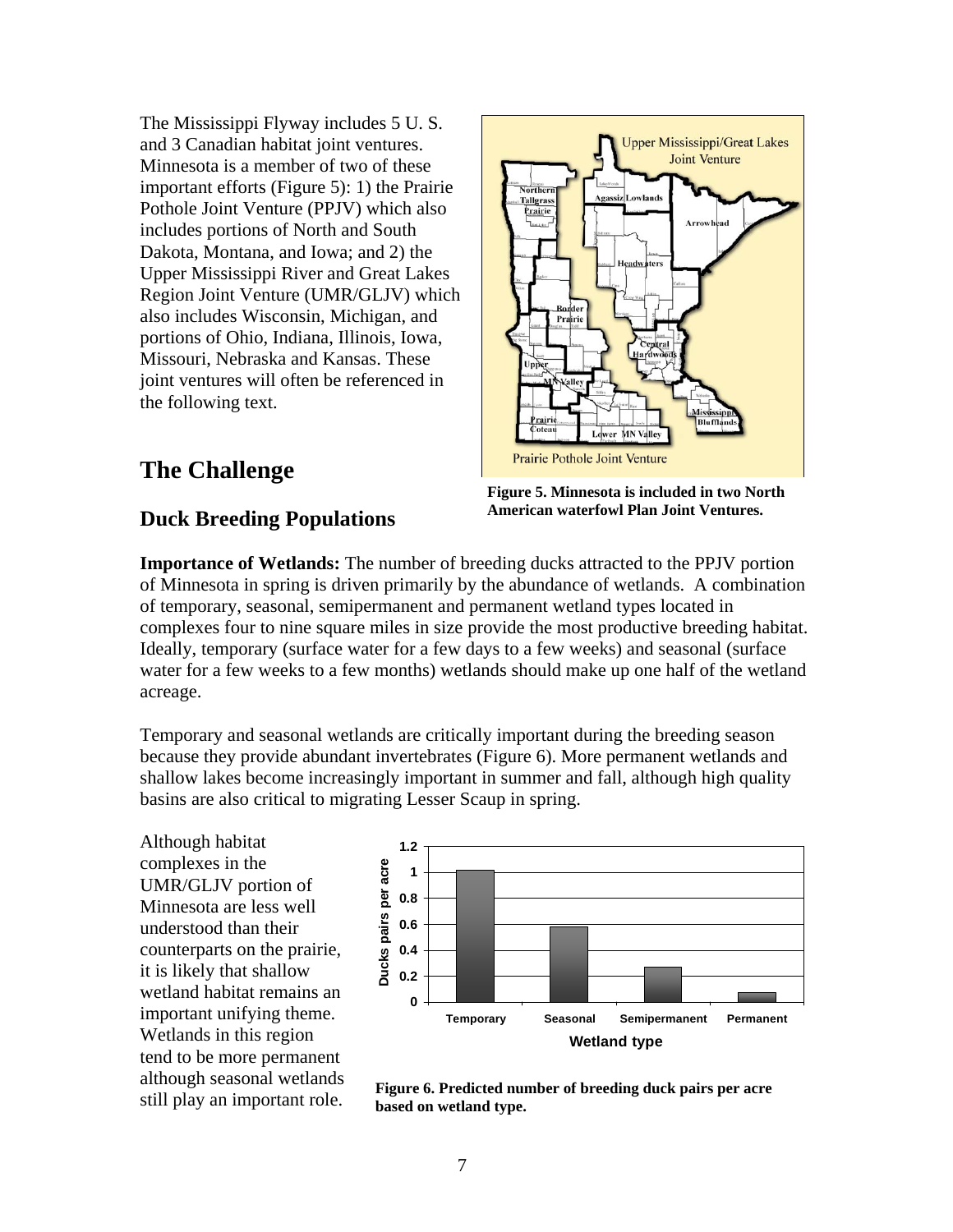Wild rice lakes, slow moving streams, shallow areas of deeper lakes, and vernal ponds (temporary and seasonal wetlands within forests) are important habitat components for waterfowl.

**Wetland losses:** Minnesota has lost more than 90% of its prairie wetlands. While Minnesota's prairie wetland acreage exceeded the combined total found in North and South Dakota in pre-settlement times, Minnesota had less than either state by 1980. Temporary and seasonal wetlands have suffered the greatest losses. This vast wetland base provided habitat for between 4 and 5 million breeding ducks.

Although overall wetland habitat losses have been much less severe in the UMR/GLJV, some southern counties have lost over 90% of their wetlands to agricultural and urban development. Even areas with most wetlands intact face many issues concerning wetland habitat quality and outright loss due to human development. Dams, roads, housing, channelization, shoreline alteration, aquatic vegetation removal and increased watercraft use have all taken a toll on the quantity and quality of wetland habitat.

Although Minnesota has one of the strongest wetland protection statutes in the nation, many temporary and seasonal wetlands remain unprotected. In addition, federal wetland protection laws have been weakened by recent case law and continue to be challenged in court. The limited legal protection, as well as ignorance on the part of some citizens, has resulted in the continuing loss of wetlands. Increased detection efforts through aerial reconnaissance by DNR conservation officers are helping improve compliance with existing regulations.

Some wetland losses are offset by mitigation and wetland restorations completed through various conservation programs. The determination of no net loss of wetland quantity and quality, however, continues to be debated and cannot be resolved without a concerted effort to collect additional information. The DNR, Pollution Control Agency, and Board of Water and Soil Resources, in cooperation with the U. S. Fish and Wildlife Service, has developed a pilot effort to make this assessment possible with funding from the U. S. Environmental Protection Agency and state appropriations.

**Loss of Wetland Quality:** Remaining seasonal wetlands have often been degraded by invasive species such as hybrid cattail, purple loosestrife, and reed canary grass. Excessive runoff and undesirable fish such as carp have degraded permanent wetland basins and shallow lakes. Research by the DNR's Wetland Wildlife Research Group has clearly documented poor habitat quality in basins with high densities of even some native fish such as black bullheads and fathead minnows.

Increases in nutrients, higher water levels, suspension of bottom sediments, algae blooms and shoreline disturbance have combined to eliminate aquatic plants and accompanying populations of invertebrates in many basins. Nearly two-thirds of the shallow prairie lakes surveyed by the Minnesota Pollution Control Agency have impaired water clarity (Figure 7).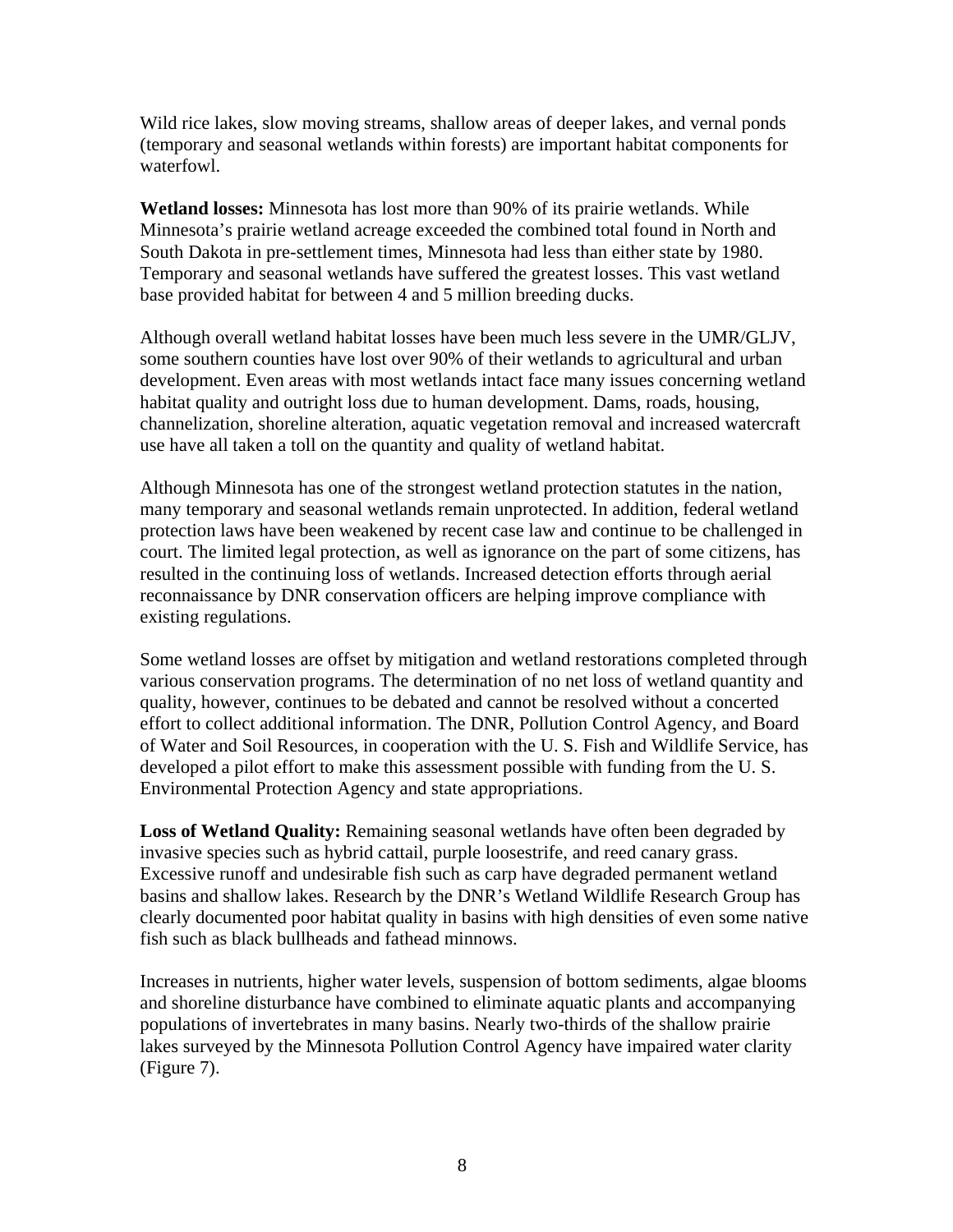### **Duck Production**

#### **Importance of**

**Grasslands:** Minnesota's most abundant breeding ducks, such as mallards a nd blue-winged teal, nest in upland grasses as far as a mile from water. The most important factors affecting mallard populations within the PPJV and the UMR/GLJV are nest success, hen survival during the nesting season, and brood survival (Figure



**Figure 7. Water clarity is an important indicator of wetland and shallow lake quality. Shallow lakes in the prairie region of Minnesota have had the greatest loss of clarity. Adapted from PCA data.**

8). The nesting season is u nquestionably the most dangerous time of the year for hens.

The most important factor affecting nest success and hen survival in the PPJV is community. Striped skunks, raccoons, and fox are the most important ground nest predators. Some ducks, especially mallards, have strong renesting instincts when their predation related to insufficient acreages of upland grass and an altered predator nest is destroyed before hatching. Unfortunately, nest predators such as the red fox are effective in taking the hen as well as the nest.

Native prairie grasslands once totaled more than 18 million acres in Minnesota. Less than Minnesota. Over 90% of that acreage occurs within the PPJV. However, maintaining the 1% (150,000 acres) remains today. In recent years, the Conservation Reserve Program (CRP) has provided temporary protection for about 1.7 million acres of grass within wildlife benefits of CRP faces continuing challenges over future funding and payment rates. In 2007, nearly 400,000 acres of CRP contracts will expire in Minnesota.

Waterfowl production is often defined by recruitment rate, that is, how many hens are

. stable population. According to the U. S Fish and Wildlife Service, Minnesota has added to the fall population for each hen in the spring population. Mallards require a recruitment rate of 0.49 to maintain a met or exceeded that recruitment rate in the PPJV only 8 of the last 19 years.

threshold necessary to increase populations by increasing the amount of **Figure 8. Importance of factors limiting** wetland/grassland complexes in Minnesota Duck nest success can surpass the critical grass in the landscape. Quality **prairie re**



**gion and Great Lakes region mallard populations. Adapted from Yerkes, Ducks Unlimited, May/June 2005.**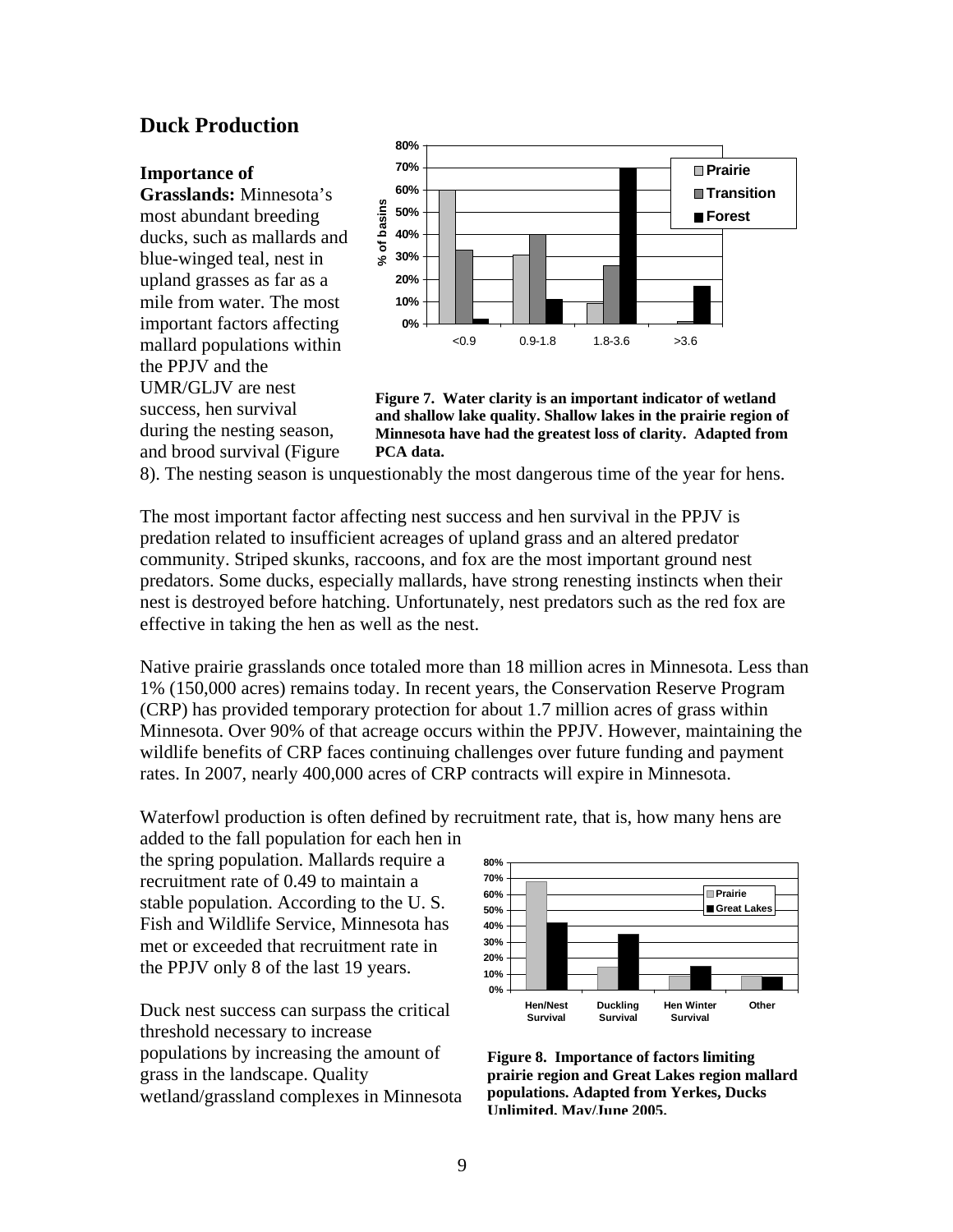should have at least 20% of their area in protected permanent grassland and a total of 40% grassy cover of all types. Invading trees that provide perches for crows, hawks, and owls can compromise the nesting quality of the grassy areas.

**Other Nesting Habitat:** Nest success and hen survival in the UMR/GLJV area of the state depends on safe nesting habitat as well. Within forested areas, shoreline obstructed outlets of wild rice lakes, and loss of suitable trees for cavity nesting ducks all 500% in Minnesota's lake country, the heart of the UMR/GLJV. More than 10% of the development, invasion of shoreline sedge meadows by willow and hybrid cattail, reduce secure nesting opportunities for ring-necked ducks, wood ducks, hooded mergansers and goldeneyes. Over the last 20 years development has increased by over "lake homes" are on shallow, non-fishing lakes. Studies have found an average of a 66% reduction in aquatic vegetation along developed shorelines. Counties within the UMR/GLJV are also expected to receive the brunt of a 27% increase in Minnesota's population over the next 25 years.

Although portions of the PPJV support cavity nesting wood ducks and hooded mergansers, this habitat is especially important in the UMR/GLJV. While trees as small as 12 inches in diameter can provide cavities, trees over 24 inches in diameter are preferred by cavity nesting ducks. For example, aspen over 20 inches in diameter produces cavities at 5 times the rate of trees 11-20 inches in diameter.

Aspen, maple, and basswood are the most important tree species for cavity nesting ducks Minnesota. Larger trees within a half-mile of brood water should be encouraged with in old growth and extended rotation forest management. When feasible, extended rotation management should be considered within a mile of important wild rice lakes.

waterfowl managers over the years. At the heart of this issue is the altered landscape across the prairie pothole region. Conversion of grassland to cropland, lack of fire to invigorate existing prairie, encroachment of trees, an altered predator community, and the **Nest Predators:** Predator management has received considerable attention from increase of denning sites in manmade structures have all contributed to an expanded distribution of nest predators and reduced security for nesting hens.

At the same time, the DNR recognizes that the most prominent ground nest predators are also valuable furbearers that are an important part of the wildlife community. The DNR and appreciation by our citizens. Any predator management program must be biologically has a mandate to properly manage these furbearers along with other wildlife for their use effective and supported by the public.

Predator management falls into two general categories. The first is best described as predator abatement techniques. As previously discussed, duck nest success can surpass the critical threshold necessary to increase populations by increasing the amount of grass in the landscape. Quality wetland complexes in Minnesota should have at least 20% of their area in protected permanent grassland and a total of 40% grassy cover of all types.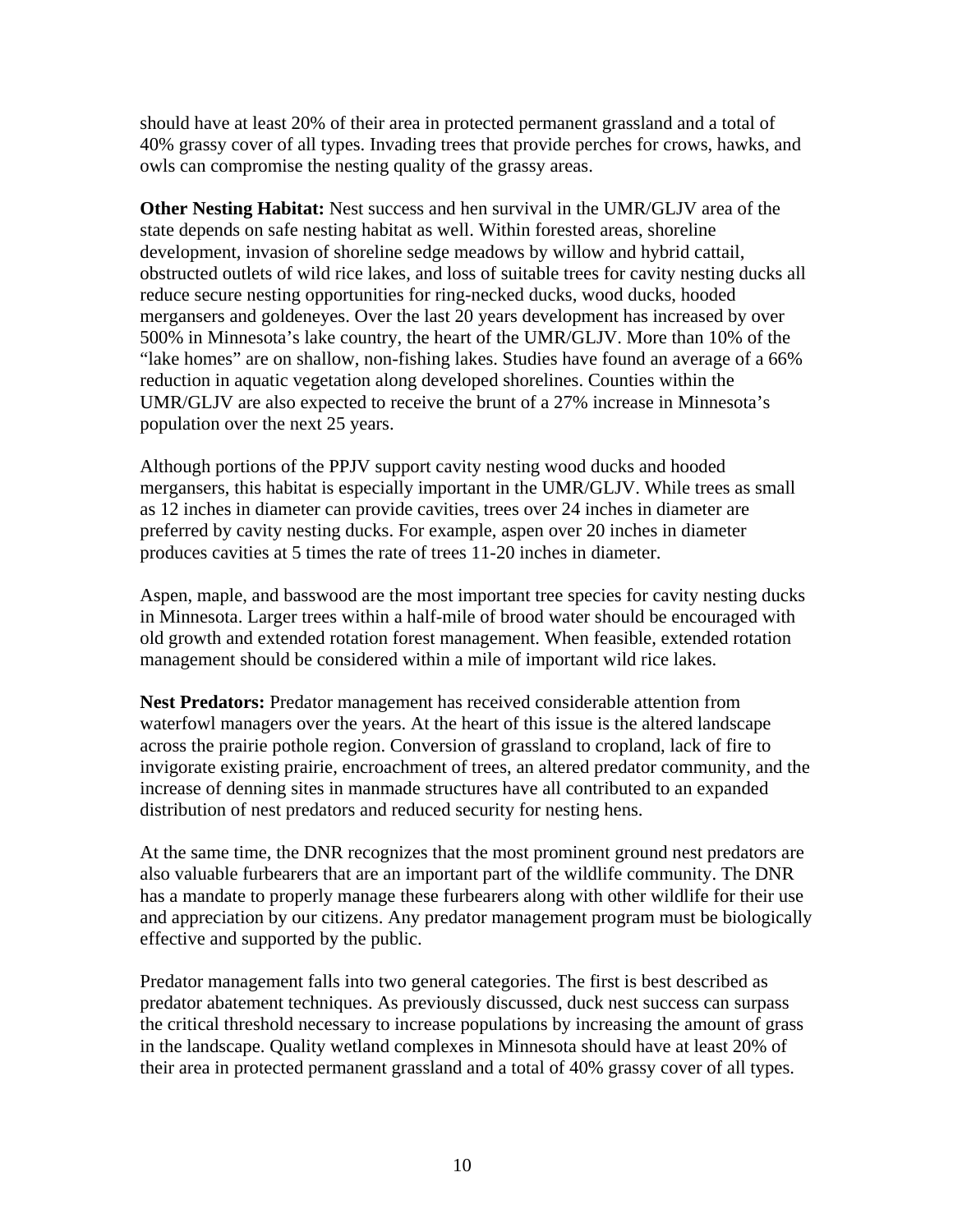Another abatement technique is the use of artificial nesting structures designed to preve nt predator access to nests. Wood duck houses and overwater nesting structures for mallards are examples of this effort. Numerous studies have shown that these structures are effective in improving nest success when they are properly designed and placed. Although not a panacea for overall duck production, they can make a fairly dramatic difference in enhancing local populations. Their continued effectiveness depends on annual maintenance.

The second general category of predator management involves the direct removal of one or more predator species. Research has shown that the effectiveness of removal is directly correlated with the timing and the intensity of the removal effort. Work conducted by the Mid-Continent Waterfowl Research Project in Minnesota during the 1980s combined the use of fenced exclosures with predator removal. While successful, the effort was expensive and labor intensive. Some of this work has continued by the U. S. Fish and Wildlife Service.

Research was also conducted by the Mid-Continent research group on predator removal across broader areas that proved much less effective. However, recent predator removal efforts have been effective at doubling duck nest success on 36 square mile blocks in . North Dakota. This work was conducted by Delta Waterfowl in cooperation with the U.S Fish and Wildlife Service. Large block trapping in Minnesota may be considered as a future management action pending research to test its effectiveness in Minnesota landscapes.

Association convened a two-day workshop on predator management that reviewed the pros and cons of different management approaches. Following the workshop, DNR expressed a willingness to consider support of limited efforts to remove predators where landscape features, such as islands, provide potential predator exclusions. Proposals must demonstrate that the removal will have a high probability of enhancing nest success while minimizing negative effects on furbearer populations. Other selection criteria include cost In 2002, the DNR, U. S. Fish and Wildlife Service, and the Minnesota Waterfowl benefit and environmental impact.

aquatic plants such as rushes, wild rice and rooted common cattail provide protective cover from weather and predators. Abundant aquatic invertebrates are critical for growth. including high water and channelization that favor winter survival of undesirable fish. **Duckling Survival:** Brood survival is dependent on quality habitat as well. Emergent An abundance of invertebrates reduces the time ducklings spend foraging, which increases their survival rates.. As stated earlier, the quality of wetlands and shallow lakes providing brood habitat has dramatically declined due to a combination of factors These fish reduce the invertebrates and aquatic plants necessary for brood survival.

UMR/GLJV than in the PPJV. This may be related to the abundant duckling predators found in this region. Herons, loons, gulls, large predator fish, snapping turtles and furbearers all prey on vulnerable ducklings. Preliminary research indicates that brood survival may be more important in the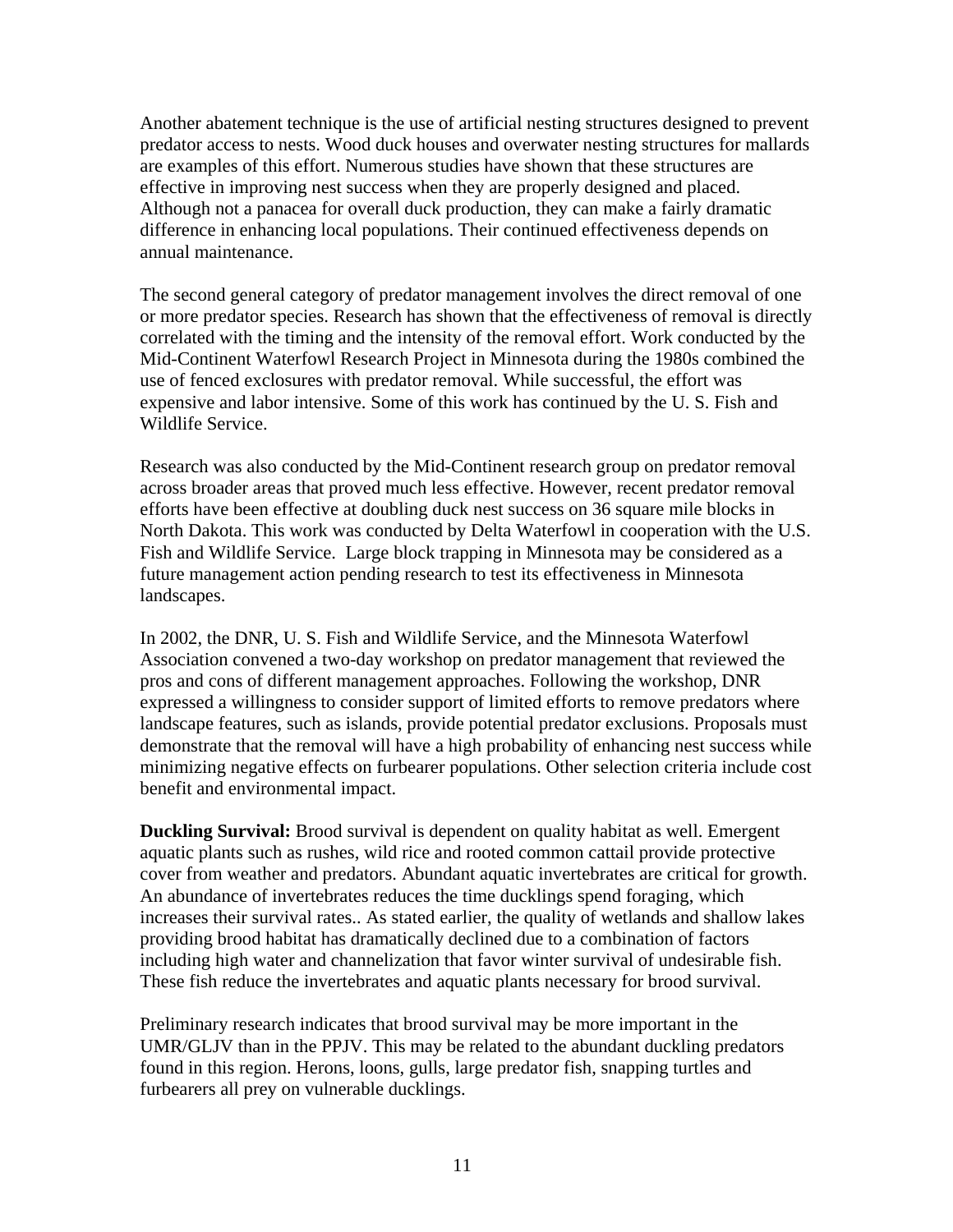## **Fall Migration**

Habitat Quality: Ducks are driven by their need for food and rest during fall migration. Temporary and seasonal wetlands sometimes f ill these needs for dabbling ducks during extremely wet falls, particularly within the PPJV. Typically though, it is the larger, more permanent wetlands and shallow lakes that provide the most important fall habitat. Unfortunately, in Minnesota, the quality of this wetland habitat has declined markedly due to shoreline development, drainage, excessive runoff, sedimentation, and invasive plant and fish species.

Restoration of wetland and grassland complexes within the watersheds of these lakes will degradation problems caused by undesirable fish. The worst damage is within the PPJV and southern portions of the UMR/GLJV. help reduce excessive runoff and improve water quality, but will not resolve in-lake

**Invasive Fish:** Invasive fish, particularly carp, pose a serious challenge to maintaining date back to the 1940s and are generally limited to the southern half of the state. Potential problems with four new species of Asian carp are at our doorstep via the Mississippi River. These fish species were introduced in southern states to aid aquaculture and water quality, desirable aquatic plants and invertebrates. Problems with common carp escaped into the wild. Their combined impact on invertebrates and aquatic vegetation could be devastating to Minnesota's aquatic habitat.

Water quality issues in wetlands and shallow lakes have also been linked to high densities understanding of the intricacies of these important habitats, although much remains to be of fathead minnows and black bullheads. Continuing research has led to a better learned.

basins in agricultural and urban environments. Drainage into and out of wetlands has winterkill due to high water and warm winters has created a nearly perfect storm of degradation related to dense populations of undesirable fish. Watershed alterations have created aquatic pathways for fish into previously isolated been acerbated by the high water levels of the 1990s. Increased fish passage and reduced

fish rearing for the bait industry and game fish stocking in lakes. The bait industry is an important economic activity in Minnesota and the state legislature has required the DNR to support the industry. The legislature has also been pressed by anglers to strongly **Fish Rearing:** Loss of wetland quantity and quality has created a scarcity of basins, resulting in competition for remaining wetlands and shallow lakes. Two of these uses are encourage increased levels of walleye stocking. The fingerlings to support these stockings are raised in natural wetlands and shallow lake basins. More than 2,000 wetlands and shallow lakes are currently approved for fish rearing activities.

Recent concerns over the impact of fish rearing has led to additional research by the DNR and increased interest by the legislature. As a result, the DNR has proposed a moratorium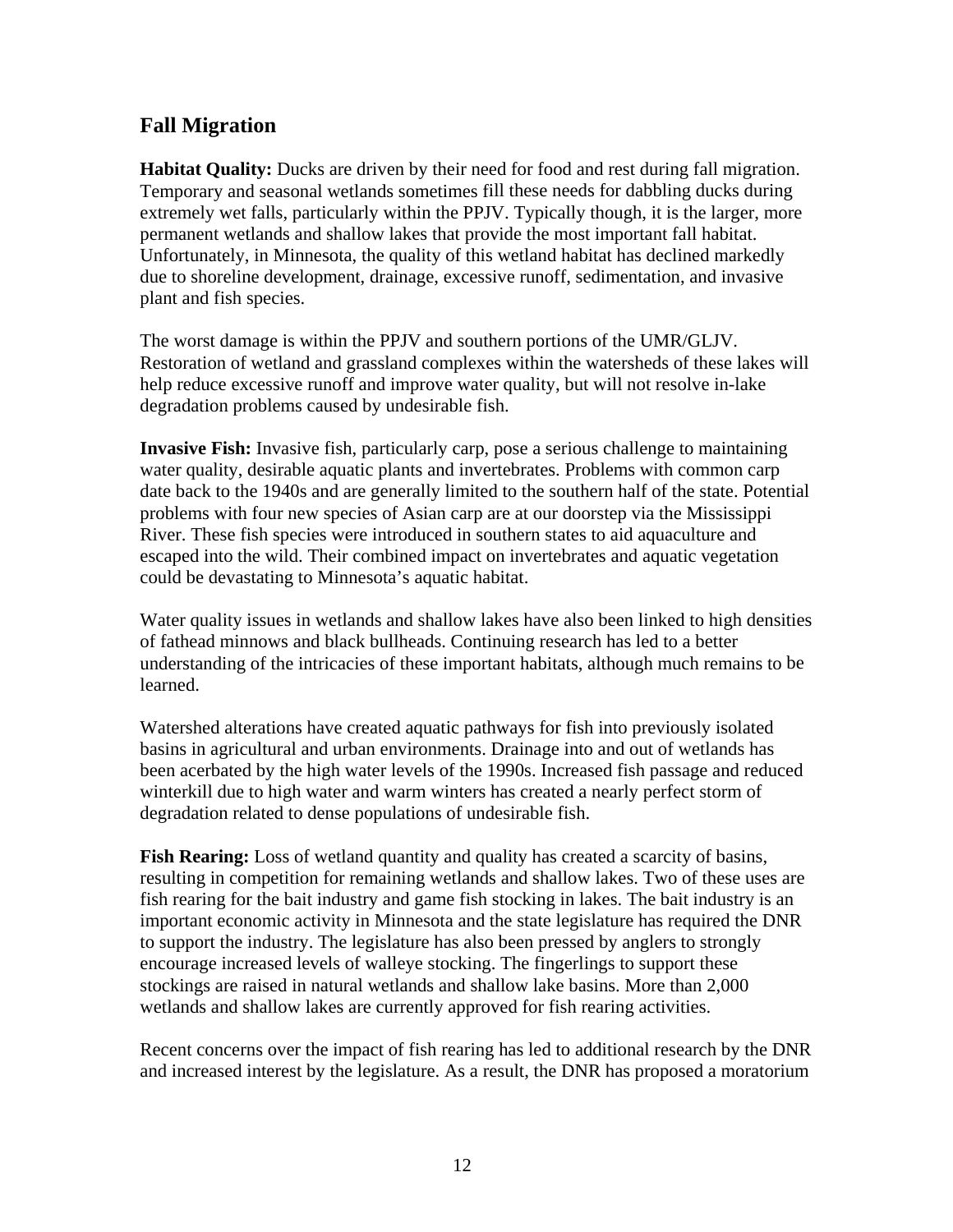on the use of additional basins for fish rearing until ecological criteria can be estab lished to measure the impact of rearing activities on individual wetlands and shallow lakes.

water caused by lake outlet blockages by beaver dams and other obstructions. Managing wild rice remains an ongoing challenge for the DNR. In recent years, Ducks Unlimited **Wild Rice:** Minnesota has more natural wild rice than any other state in the nation. Wild rice stands provide important brood and migration habitat for ducks in the UMR/GLJV and eastern portions of the PPJV. Too often these stands have deteriorated due to high and tribal governments have been important partners in these efforts. Over 170 lakes are actively managed for wild rice.

years, development has increased by over 500% in Minnesota's lake country, the heart of lakes that often have significant stands of wild rice. Studies have found an average of 6% loss of aquatic vegetation along developed shorelines. Counties within the 6 Wild rice lakes are also susceptible to damage by shoreline development. Over the last 20 the wild rice habitat. More than 10% of the "lake homes" are on shallow, non-fishing UMR/GLJV are also expected to receive the brunt of a 27% increase in Minnesota's population over the next 25 years.

Disturbance: Increased disturbance on traditional migration areas has reduced the number of lakes providing rest opportunities for migrant ducks. Without opportunities to rest undisturbed, these birds move through the state quickly. Disturbance from watercraft often accompanies increasing human populations and shoreline development. The DNR recently completed a statewide survey of refuges and rest areas and found significant gaps in the statewide quantity and quality of sites available to migrating flocks. Although the process for establishing refuges and rest areas differs by ownership and type, it is usually dependent on citizen initiation and support.

Restrictions on hunting are generally accomplished through State game refuges. Restrictions on all activities are possible through the designation of Wildlife Sanctuaries. Three levels of protection from disturbance are possible through Minnesota statutes. Restrictions on motorized watercraft are possible through the designation of Feeding and Resting Areas or in some cases through designation of lakes for wildlife management. This last option is usually only available on publicly owned land.

## **Waterfowl Hunting**

nation. Minnesota hunters averaged over 16% of the Mississippi Flyway harvest of ducks during the 1970s. However, while duck harvest in the Flyway and United States climbed towards near record highs during the 1990s, Minnesota's harvest was stable or declined. The greatest decline occurred in the forested area of the UMR/GLJV. **Harvest:** Minnesota is traditionally one of the highest waterfowl harvest states in the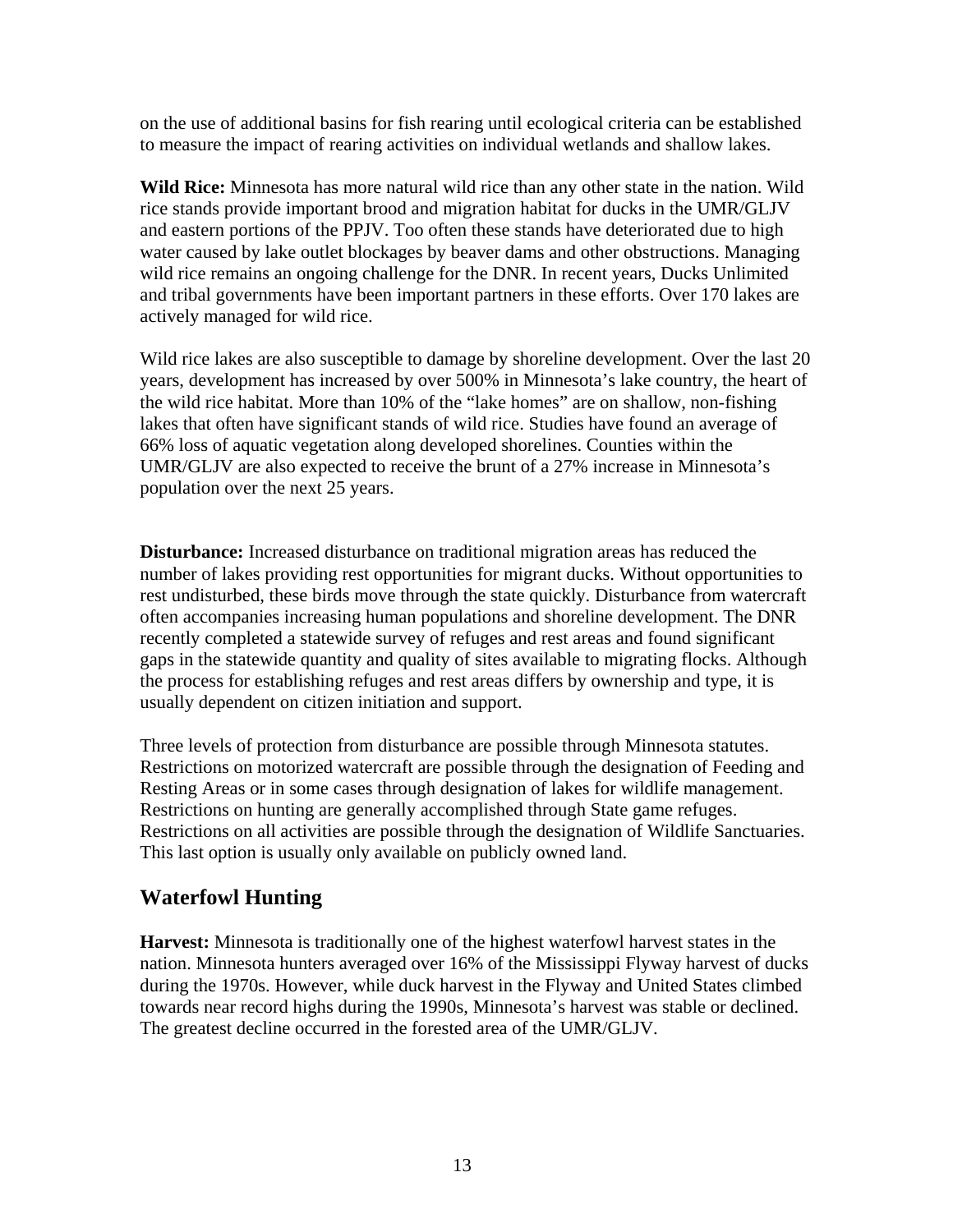Over two-thirds of Minnesota's duck harvest comes from migrating birds. Mallards, wood ducks, ring-necked ducks, blue-winged and greenwinged teal ar e our most harvested species (Figure 9). Mallards typically our harvested ducks. Nearly one-half of Minnesota's account for about a third of duck harvest occurs during the first 10 days of the season (Figure 10).



**Figure 9. Minnesota's average duck harvest by species 1996- 2000. Mallard, wood duck, ring-necked duck, blue-wing teal, and green-winged teal dominate the harvest.** 

#### **Regulations:** Waterfowl

hunting regulations are established each year through a cooperative process involving the the U.S. Fish and Wildlife Service is to establish waterfowl hunting season frameworks (overall season length, bag limit, earliest and latest hunting dates) in each of the 4 flyways. Because of differences in migration patterns, waterfowl abundance, and hunter U.S. Fish and Wildlife Service, states, flyway councils and the general public. The role of activity, frameworks are specific to each flyway. States in turn are required to follow these frameworks when establishing their waterfowl seasons.

one-third of the ducks harvested in the state in any given year. Other important factors to consider are the number of duck hunters in the state and the overall duck harvest that might be expected. Wildlife managers in Minnesota must consider additional factors such as the status of Minnesota's local breeding population. Typically, resident ducks can account for up to

Minnesota has employed special regulations such as early season restrictions on motorized decoys and hunting later than 4 pm.

Coupled with season length options has protected local through wet and dry cycles and bag limit restrictions, this package of regulation duck breeding populations but also provided reasonable duck harvests and opportunities for Minnesota duck hunters



**Figure 10. Tabulating the average daily total duck harvest from 1997-2003 (60 day seasons) illustrates the magnitude of the duck harvest during the first 10 days of the hunting season.**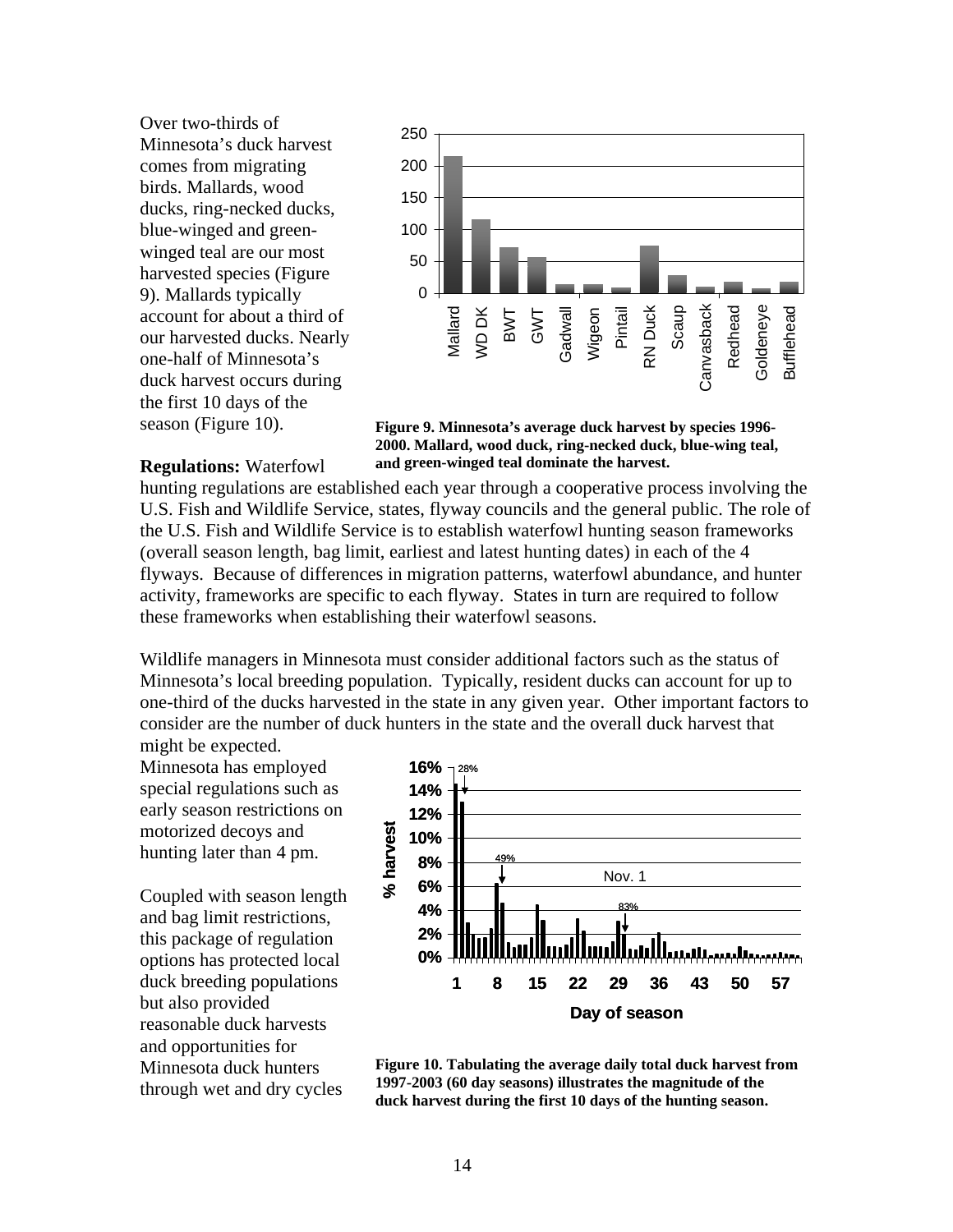for the past few decades. Regulations alone, however, should not be thought of as the primary mechanism or tool used to try and stabilize or increase breeding populations of ucks. d

length have more impact on reducing harvest. However, because much (about 50%) of overall season length have to be substantial in order to record large changes in total For example, reductions in daily bag limits from 6 ducks/day to 4 ducks/day would likely only decrease total annual harvest in Minnesota by about 5%. Reductions in season the annual duck harvest occurs during the first 2 weekends of the season, reductions in annual harvest. However, changes in bag limits or season lengths often reduce hunter numbers, which results in reduced harvest. Thus, both season length and bag limit remain important tools for waterfowl managers.

Hunter Numbers and Satisfaction: While Minnesota waterfowl hunter numbers have remained relatively stable over the last decade, the number declined in 2004 and again in 2005 when approximately 100,000 state waterfowl stamps were sold. There are ongoing special efforts by conservation organizations and agencies to introduce young people to waterfowling. These efforts include one-day events, summer camps, and special hunting opportunities within refuges or on "Youth Day". Like most types of hunting, participation in waterfowling begins to decline after 40 years of age.

important elements leading to satisfaction. Skill development, equipment use, hunting dogs, access to public areas, long hunting seasons, and access to hunting information Hunting satisfaction includes many variables. In the 2000 DNR survey of Minnesota waterfowl hunters, those surveyed cited enjoying nature and the outdoors, good behavior of other hunters, no crowding, seeing lots of waterfowl, and camaraderie as the most were also important.

While the overall Minnesota hunting satisfaction rate (all types combined) has been  $80$ with their general hunting experience. Nearly half, about 44%, were dissatisfied with the number of ducks harvested and about half of the duck hunters (51%) indicated that their satisfaction had decreased over the last three years. A 2005 national survey found 32% of 90% over the last decade, nearly 25% of the duck hunters have indicated dissatisfaction the duck hunters were dissatisfied with their most recent hunting season.

are obviously beneficial for hunters as well. Access to some hunting areas can be hysically challenging for any hunter and impossible for those challenged by age or p physical ability. Balancing the issue of increased disturbance with appropriate access will Declines in waterfowl habitat quantity and quality directly affect waterfowl hunting opportunities. Places to hunt and waterfowl to see are critical elements leading to satisfaction. Restoring and protecting the habitat needed by breeding and migrating ducks be a challenge for the DNR, particularly as the population ages.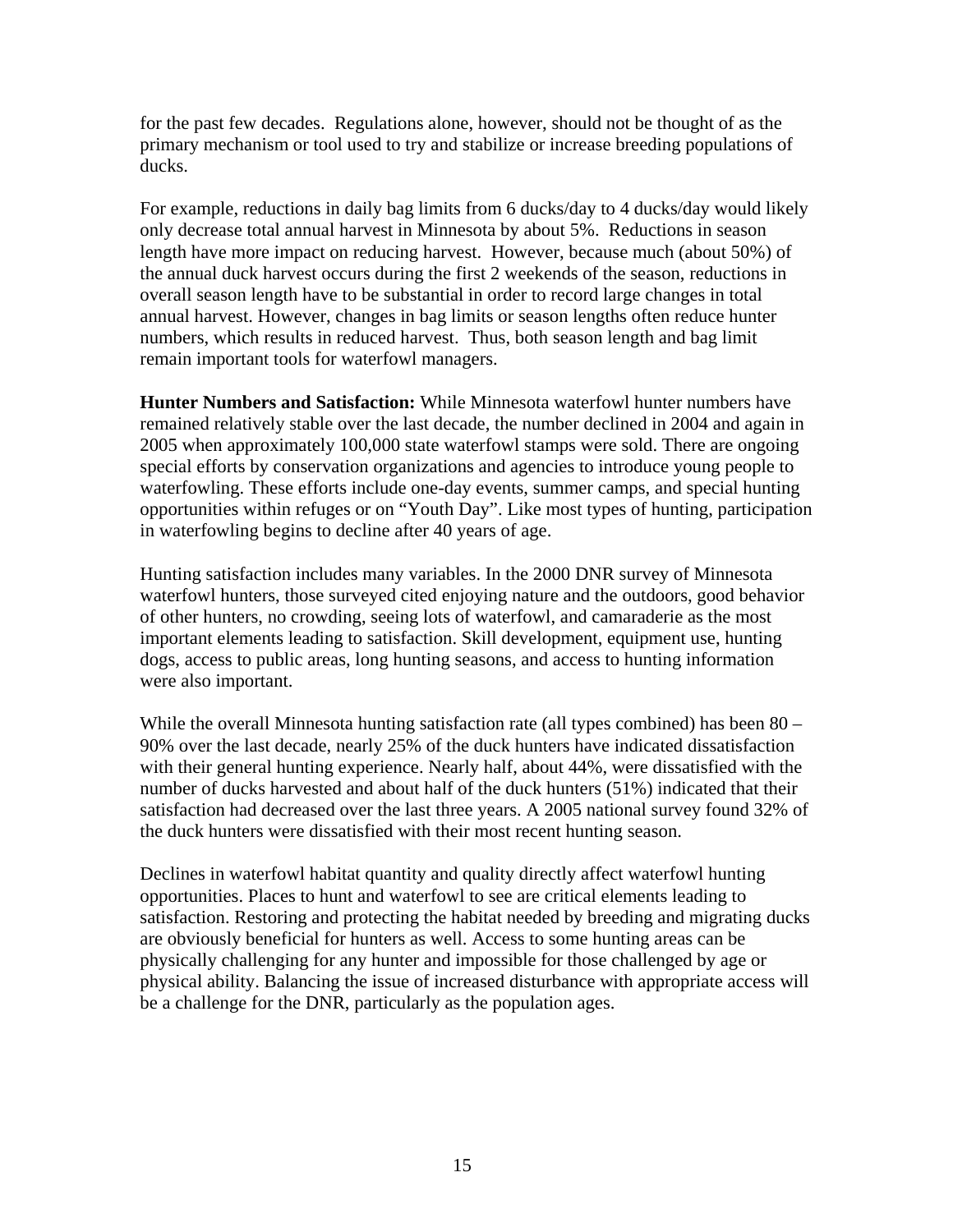## **Minnesota Duck Recovery Plan**

## **Goal**

Recover historical breeding and migrating populations of ducks in Minnesota for their ecological, recreational, and economic importance to the citizens of the state. Progress towards this goal will be measured by the following long-term objectives: 1) A breeding population of 1 million ducks producing a fall population of 1.4 million ducks. 2) A fall duck harvest that is 16% or more of the Mississippi Flyway harvest. 3) An average of 140,000 waterfowl hunters and 600,000 waterfowl watchers.

## **Breeding Population Objective**

**Target:** By 2056, restore a productive breeding population of ducks averaging 1 million birds that will produce a fall population of 1.4 million ducks from Minnesota. Achieving this fall population will require an annual mallard recruitment rate of 0.6, or an average of 0.6 new hens added to the fall population for each existing adult hen.

**Current Conditions:** The average breeding population of ducks in Minnesota since the May surveys started (1968-2005) is 630,000 birds. The average mallard recruitment rate since it was first available (1987-2005) is 0.43. The average recruitment rate needed to maintain a stable mallard population is 0.49. Minnesota has met or exceeded that level only 8 out of the last 19 years.

**Primary Strategy:** The primary strategy is to target the restoration and protection of 2 million additional acres (30% wetland, 70% grassland) of habitat in wetland/grassland complexes (Figure 11). Most of this additional habitat (85%) will be restored and protected within the PPJV region of Minnesota.

The strategy will initially focus on current acquisition and easement programs employed by state and federal

agencies, including the federal farm program, as well as conservation organizations. Nearly 60% of the protected habitat will remain in private ownership under long-term or perpetual agreements (Figure 12). Although 40% of the protected habitat will be under federal or state ownership, the projected increase in current statewide public land



**Figure 11. Current wetland and grassland habitat acres in the prairie region of Minnesota compared to needed additional acres to support a productive breeding population of 1 million ducks.**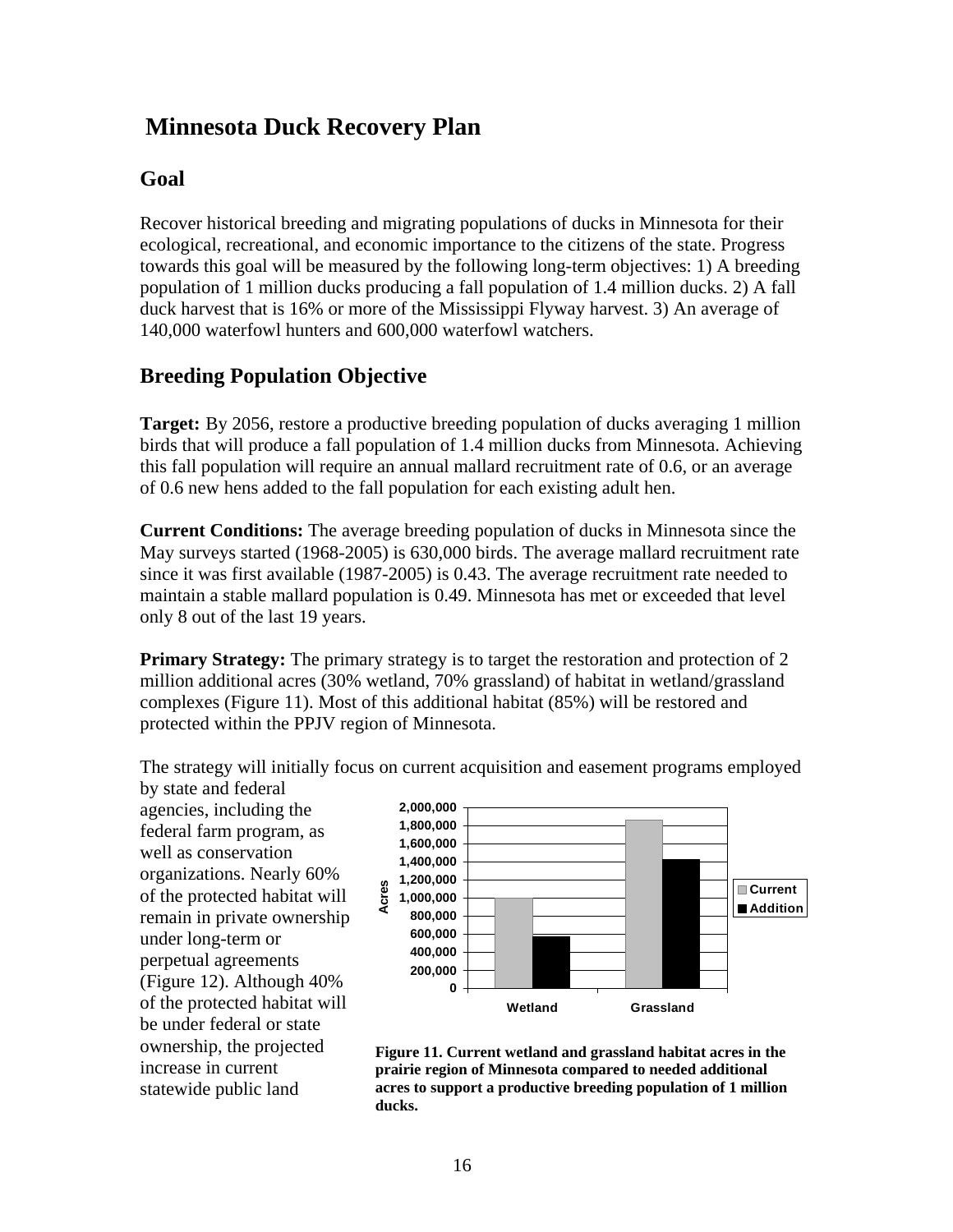ownership will be less than 2%. Assuming no net loss of our e xisting habitat base, we will need to protect and restore an average of approximately 40,000 additional habitat acres a year to achieve the breeding population objective.



abundance. Productivity of Breeding duck numbers are driven primarily by wetland breeding ducks is driven primarily by grassland abundance. The best waterfowl production



habitat occurs within prairie habitat complexes 4–9 square miles in size where at least 20% of the area is wetland and 40% is grassland. At least one-half of the wetland acreage should be temporary or seasonal basins and ideally each complex will include one shallow lake over 50 acres. One-half of the grasslands should be under long-term protection.

**Measurement:** The breeding population will continue to be tracked through our established scientific models for the mallard to estimate recruitment based on waterfowl and habitat surveys. The target recruitment rate is 0.6, or an average of 0.6 new hens added to the fall population for each existing adult hen. That recruitment should produce a fall population of 1.4 million ducks from Minnesota. traditional May waterfowl breeding surveys. Productivity will be measured using

**Cost:** The total cost for land protection in today's dollars will be approximately \$3 billion. The cost of habitat restoration on that land will exceed \$550 million and \$2 million will be required annually to maintain habitat quality. Achieving the protection and restoration of proposed acres will cost an average of \$64 million per year.

## **Migration Objective**

Target: By 2056, restore and maintain a fall duck harvest that is 16% or more of the Mississippi Flyway harvest to reflect the recovery Minnesota's importance to spring and fall duck migration.

**Current Conditions:** The most recent 10 year average (1995-2004) for duck harvest in Minnesota has been approximately 12.3% of the flyway harvest. The federal Harvest Information Program was established during this period so the average reflects a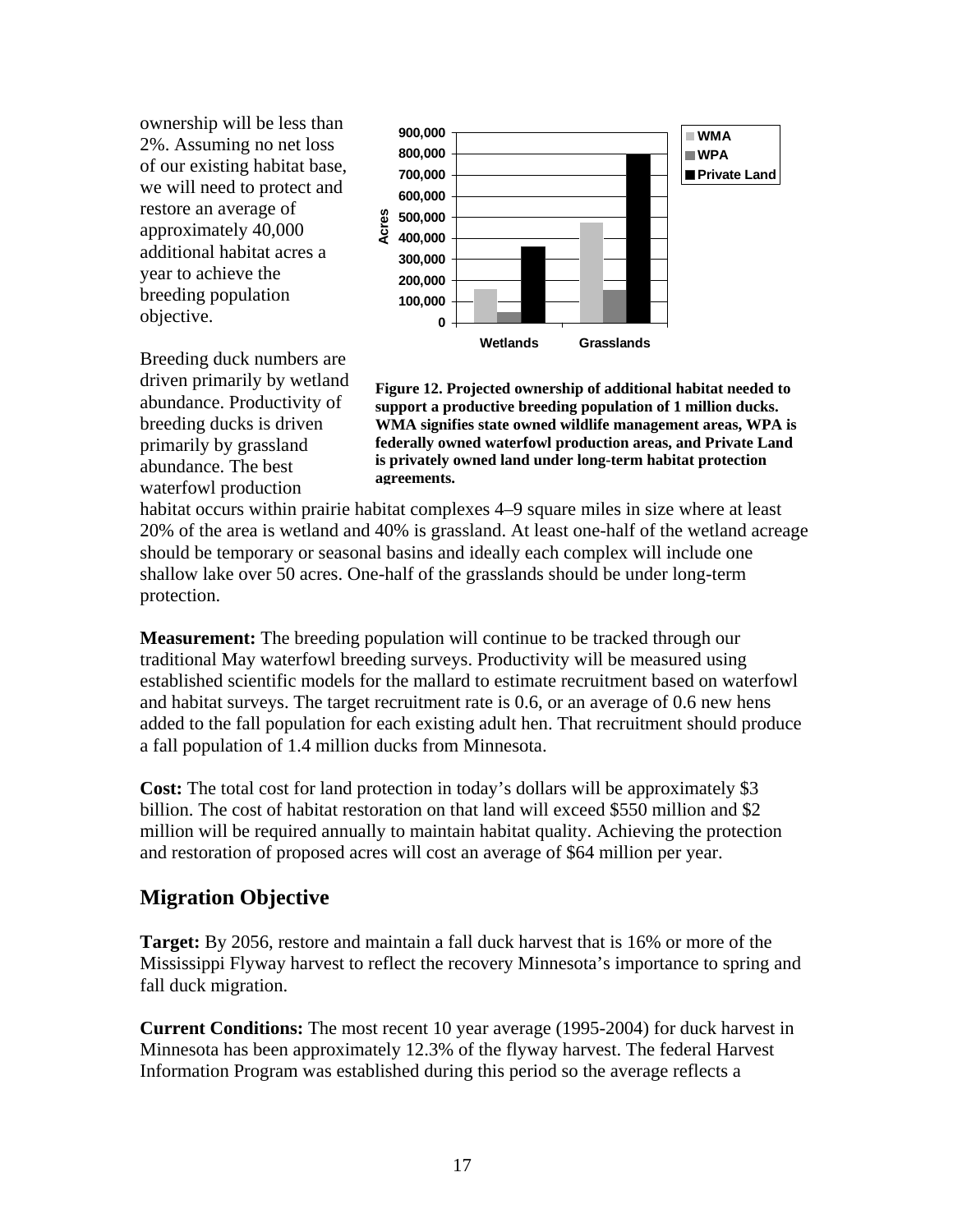combination of federal and s tate estimates. Future measurements will use only the federal estimates.

Primary Strategy: The primary strategy is the protection, enhancement and management of 1800 shallow lakes across Minnesota although the wetland portion of the breeding population strategy wil l benefit migration use as well, particularly in spring. Methods of lake protection will includ e local ordinances, acquisition, and formal designation for wildlife management. Management will include lake outlet management, fish removal, surface use restriction s, and watershed restoration. An average of 29 additional lakes a year need i mproved protection and/or management in order to achieve the target of managed lakes.

A separate statewide shallow lake planning effort is underway that will specify opportunities to increase habitat evaluation, reduce the impact of invasive plant and fish species, work with local units of government to increase shoreline protection, and resolve competing interests such as fish rearing.

The quality of migration habitat has been severely impacted by degraded watersheds, prairie region shallow lakes have poor water clarity and consequently poor conditions for and breeding ducks. Approximately 350 shallow lakes (50 acres and larger) are currently managed for wildlife benefits. Only 39 of these lakes have been formally designated for nonpoint sources of pollution, altered lake outlets, and undesirable species of fish. Data from the Minnesota Pollution Control Agency suggests that nearly two-thirds of the submerged aquatic plants and invertebrates, the primary sources of food for migrating wildlife management.

Mississippi Flyway duck harvest by hunters in Minnesota as an index to spring and fall occurring in Minnesota based on federal Harvest Information Program (HIP) will be considered meeting the objective. The 16% reflects the 1970s average during the base years used to establishment of waterfowl population objectives in the North American **Measurement**: The migration objective will be measured initially using the proportion of migration use. Maintaining or exceeding an average of 16% of the total flyway harvest Waterfowl Management Plan.

**Costs:** Expanding this effort to 1800 lakes will require approximately \$150 million in development and enhancement costs and \$1.5 million in additional annual habitat management. This equates to an average expenditure of \$3 million per year.

## **Recreation Objective**

Target: An average of 140,000 waterfowl hunters and 600,000 waterfowl watchers will enjoy high quality duck hunting and viewing opportunities in Minnesota by 2056.

stable over the last decade. However, the number declined in 2004 and again in 2005 when approximately 100,000 state waterfowl stamps were sold. There are ongoing **Current Conditions**: Minnesota waterfowl hunter numbers have remained relatively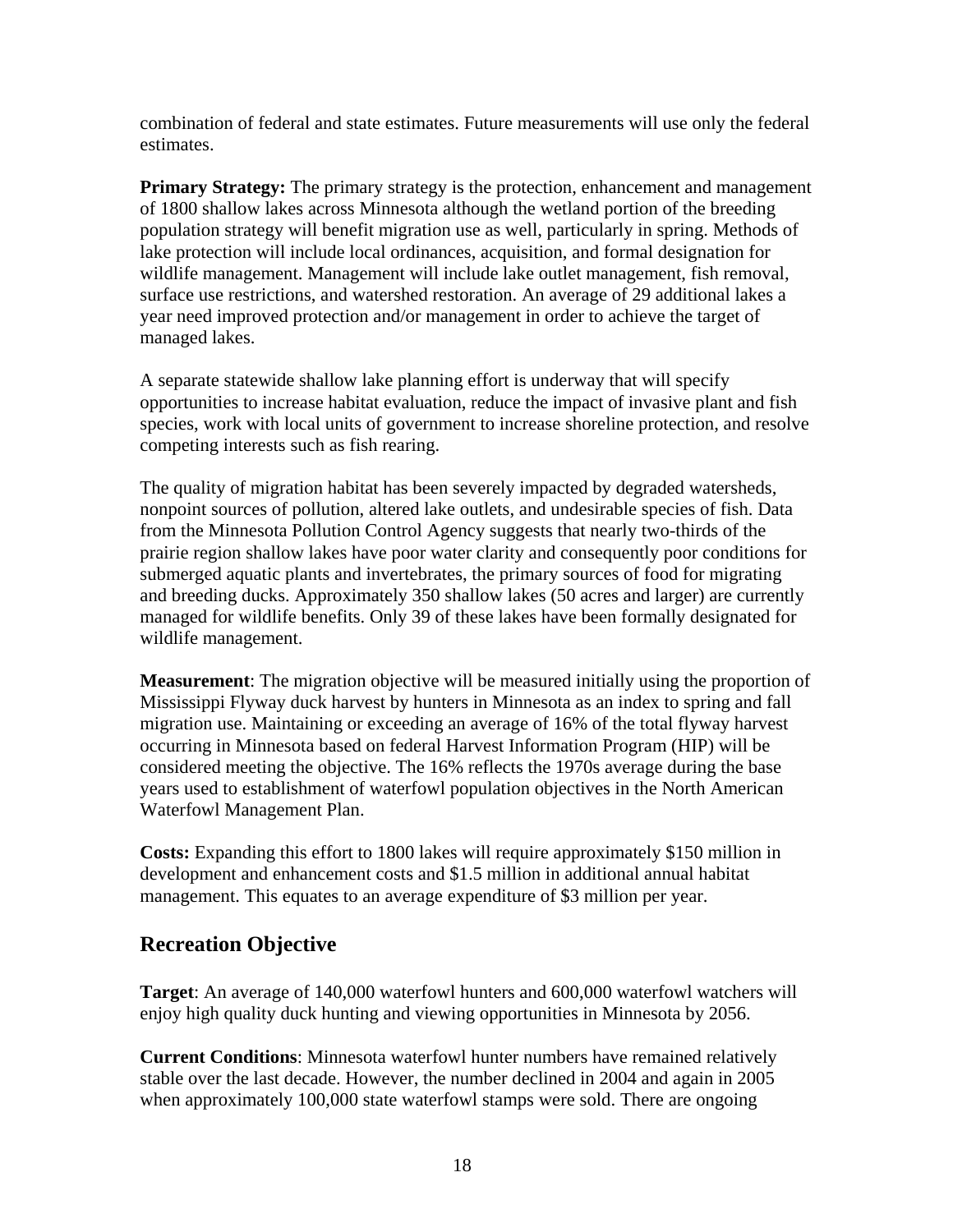special efforts by conservation organizations and agencies to introduce young people to waterfowling. Like most types of hunting, participation in waterfowling begins to decline after 40 years of age. An U. S. Fish and Wildlife Service survey in 2001 found over 400,000 wildlife watchers listed waterfowl as their primary focus.

90% over the last decade, nearly 25% of the duck hunters have indicated dissatisfaction While the overall Minnesota hunting satisfaction rate (all types combined) has been 80 – with their general hunting experience. A 2005 national survey found 32% of the duck hunters were dissatisfied with their most recent hunting season.

Primary Strategy: The habitat strategies for both the breeding population and migration objectives are also the most important strategies to improve the quantity and quality of duck hunting and viewing opportunities in Minnesota. In addition, current programs to introduce youth to waterfowling will continue to be encouraged and supported. A better understanding of hunting desertion rates by older hunters will be important for all types of hunting in the state.

Measurement: Numbers of waterfowl watchers will be measured by the National Survey Fish and Wildlife Service every 10 years. Hunter numbers will be measured by federal of Fishing, Hunting, and Wildlife Associated Recreation survey conducted by the U. S. HIP and state small game hunter surveys. Hunter satisfaction will be measured through periodic mail questionnaire surveys of waterfowl hunters identified through the HIP.

objectives are projected to remain relatively stable over time. **Costs:** Costs beyond those previously identified for the population and migration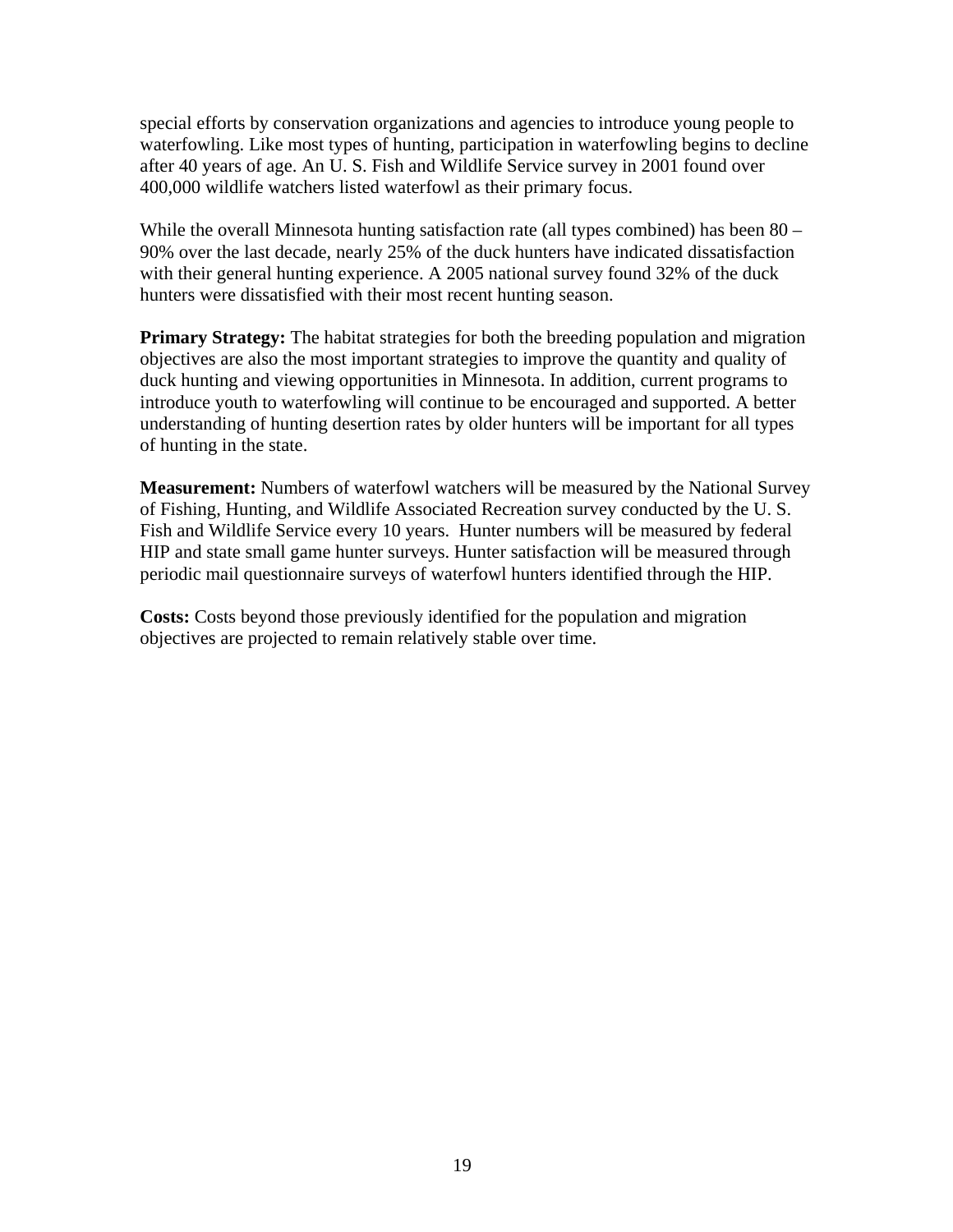## **Planned Biennial Targets FY06/07**

#### **DNR FY 06/07 targets for strategies affecting Minnesota's duck recovery.**

Achieving the objectives in this plan cannot be accomplished by DNR efforts alone. Other state and federal agencies and conservation organizations play critical roles in meeting the challenges ahead. Listed below are FY06/07 biennial targets that the DNR has established for itself to measure progress. While many of these are linked to partnerships with other agencies and organizations, they represent the DNR's priorities for this biennium. Many of these targets are described in more detail in the DNR's Conservation Agenda. For more information on the Conservation Agenda visit our website http://www.dnr.state.mn.us/conservationagenda/index.html

#### **Habitat Protection and Management**

Prairie Wetland Complexes.

Focus acquisition and easement programs listed below to restore and protect 40,000 acres of wetland/grassland habitat complexes.

Wildlife Management Areas.

Accelerate acquisition to more than 5000 acres per year.

Wild Rice Lakes.

Work with partners such as Ducks Unlimited to actively manage at least 170 wild rice lakes each year.

Develop a formal list of important wild rice areas for distribution to the public and local units of government.

Rest Areas.

Conduct regional wildlife staff meetings to develop proposals to address gaps in coverage identified by the waterfowl refuge inventory.

Aquatic Invasive Species**.** 

Limit the rate of spread of Eurasian watermilfoil to no more than 10 new lakes per year, and prevent further spread of zebra mussels to new waters not connected to previous infestations.

Work with the UMN to conduct field trials on the use of pheromones to help control common carp.

State Park Lands.

Purchase highest priority inholdings as funding is available.

Restore 5,400 acres of native vegetation and carry out prescribed burns on 3,000 acres each year.

Scientific and Natural Areas.

Dedicate three to seven new Scientific and Natural Areas.

Farmland Conservation.

Assist partners in enrolling more than 2 million acres in state and federal conservation land retirement programs by the end of the 2002 Farm Bill. Help maintain enrollment of highest priority acres facing CRP contract expirations.

In the long-term develop new policies and programs to increase total enrollment to 2.5 million acres.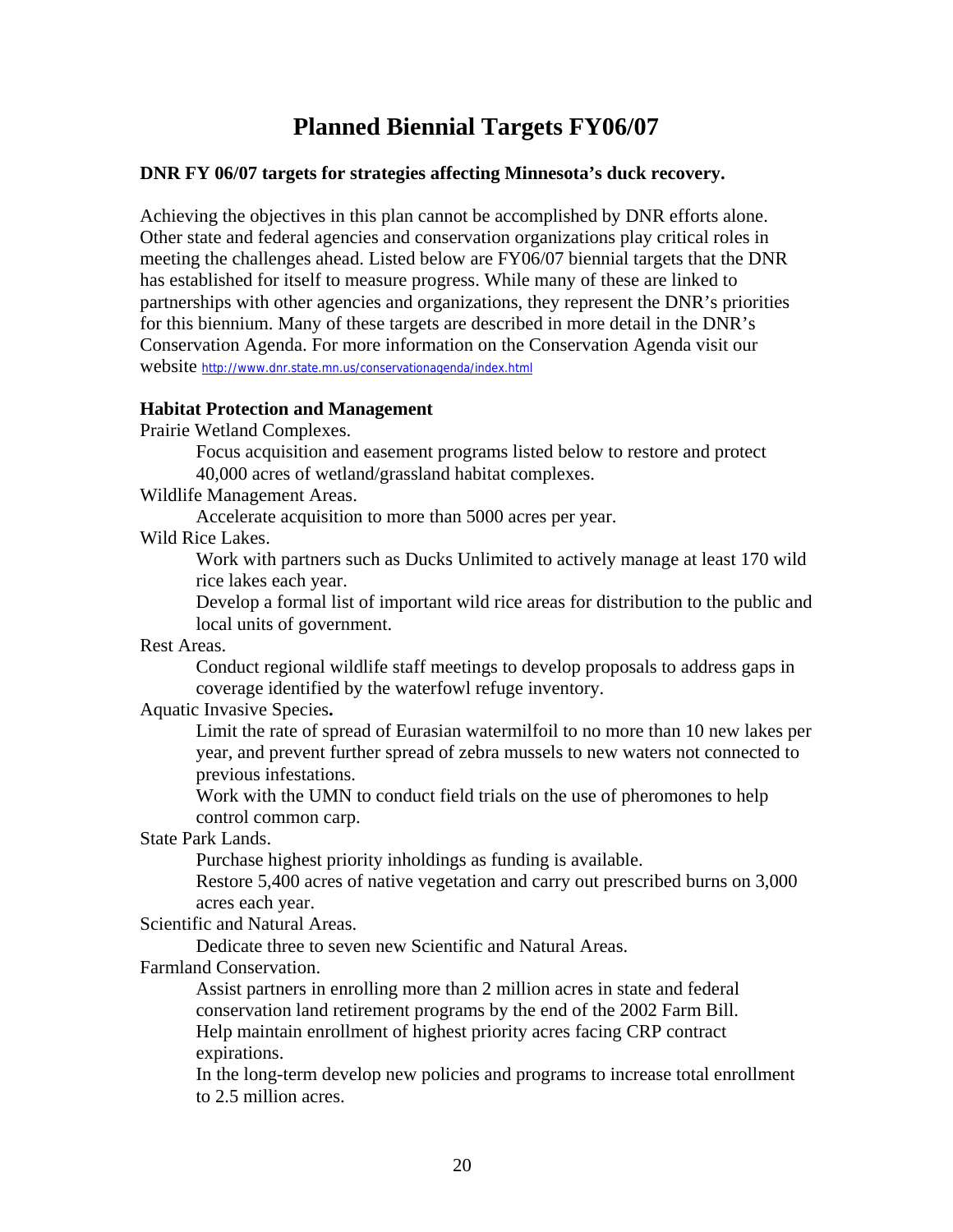Working Lands Initi ative.

Develop active loca l interagency habitat teams with local stakeholders within each of the five identified focus areas to target respective programs to restore and protect prairie wetland complexes.

Prairie Stewardship Assistance.

Work with private landowners to conduct at least 20 prairie stewardship plans and 50 management projects each year.

Shoreland habitat restoration**.** 

Restore 10,000 to 15,000 linear feet of shoreline each year.

Reach 150 local government units with shoreline workshops each year. Decrease the number of shoreline alteration permits issued for riprap and retaining walls.

Support the efforts of the North Central Lakes Pilot Project to develop alternative regulations that provide additional opportunities to protect sensitive habitat.

#### Forest Management.

Initiate the MN Forest Legacy Partnership to acquire up to 75,000 acres of permanent forest conservation easements by 2008.

Establish target acreages of extended rotation forests at the landscape level. Maintain a 44,000 acre network of designated DNR old-growth forest sites. Complete all Subsection Forest Management Plans.

Complete 65,000 acres of private land Forest Stewardship Plans with 18,000 acres completed by DNR staff and the remainder by the private sector.

#### State T rails.

Maintain existing natural vegetation restorations through appropriate management (e.g., prescribed burns).

Produce plant community inventories for three additional rail trails totaling 160 miles.

#### **Habitat Monitoring**

Wetland quantity, quality, and biological diversity.

Implement a comprehensive ongoing assessment program to monitor statewide no net loss of wetland quantity and quality.

Achieve no net loss of wetlands.

Shallow Lake Surveys.

Conduct habitat evaluations on 60 lakes per year.

Fish Rearing.

Continue research to better understand the impact of fish on wetland and shallow lake quality.

Propose a temporary moratorium on the issuance of licenses to rear fish in wetlands and shallow lakes until criteria can be developed to insure ecological sustainability.

Fall Use Survey.

Continue monitoring waterfowl use during the fall on 40 shallow lakes to develop case histories of migrational use.

Water Structure Inventory.

Inventory all of the water control structures on WMAs and DNR managed wildlife lakes by type and condition to develop a long-term replacement plan.